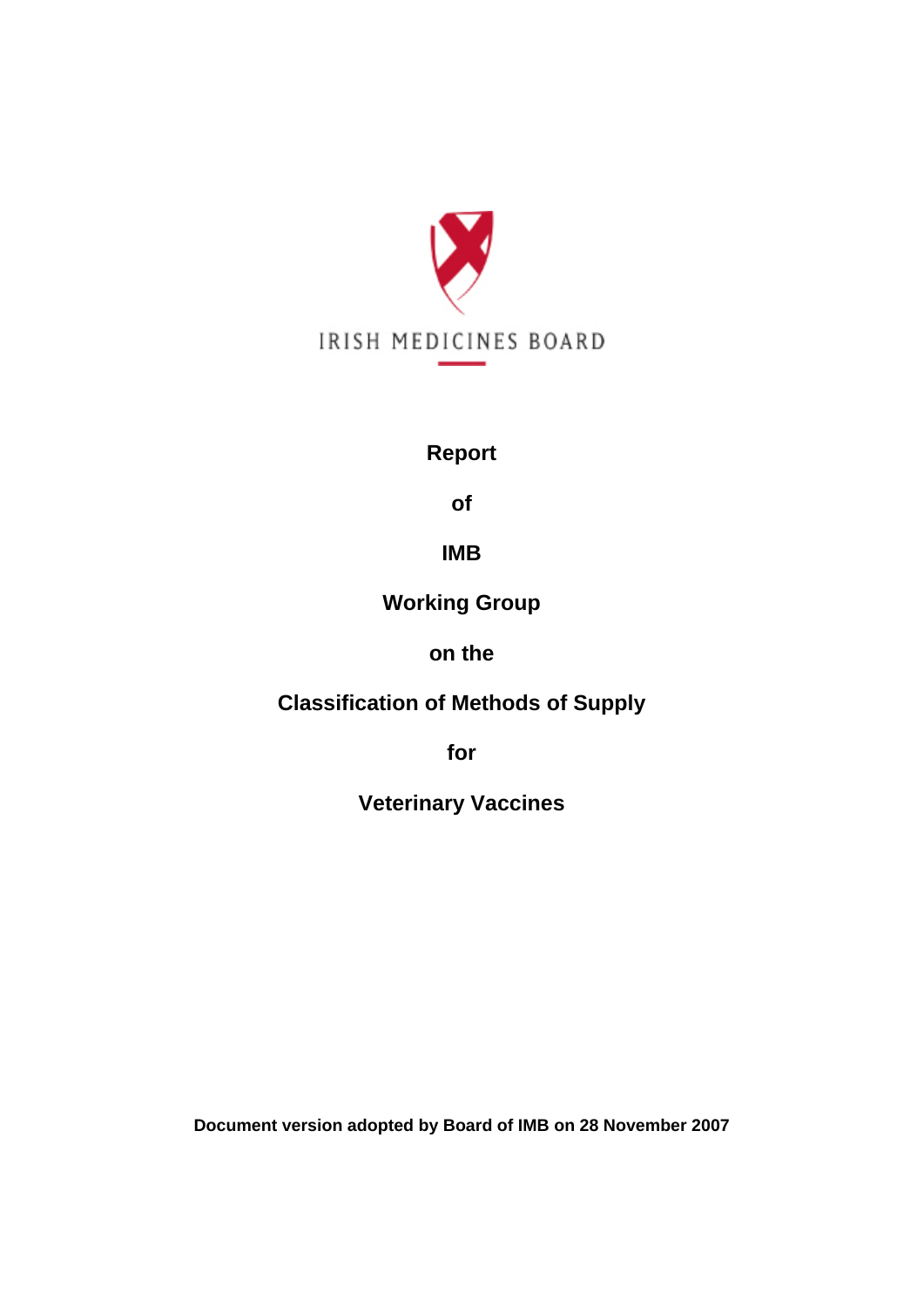## **Table of Contents**

## **Chapter 1. Introduction & preamble**

*1.1 Introduction* 

*1.2 Preamble* 

## **Chapter 2. Background**

*2.1 Historical Perspective on the Supply of Veterinary Vaccines in Ireland* 

- *2.2 Legal and Regulatory Constraints on the Distribution of Veterinary Vaccines in Ireland*
- *2.3 Current Situation in Relation to the Distribution of Veterinary Vaccines in Ireland*

## **Chapter 3. Problem Analysis**

*3.1 Position of Other EU Member States and Additional Considerations* 

*3.2 Methodology Used and Feedback Analysis* 

*3.3 Perspective of Interested Parties*

*3.4 Considerations Relating to Routes of Supply of Veterinary Vaccines* 

*3.5 Observations of the Working Group on the Submissions Received* 

## **Chapter 4. Conclusions, Impact Analysis and Proposed Classification Criteria**

*4.1 Conclusions* 

*4.2 Impact Analysis* 

*4.3 Proposed Classification Criteria* 

## **Appendices**

*1 Terms of Reference of Working Group on Classification of Methods of Supply of Veterinary Vaccines* 

*2 Membership of the Working Group* 

*3 Interested Parties who made Submissions to the Working Group* 

*4 Routes of Supply for Immunological Animal Remedies set out by the European Communities (Animal Remedies) Regulations 2007* 

*5 Criteria Established by the European Communities (Animal Remedies) Regulations 2007 to be taken into account by the IMB in Designating the Route of Supply* 

*6 Listing of Veterinary Vaccines with their Existing and Recommended Routes of Supply* 

#### **Glossary**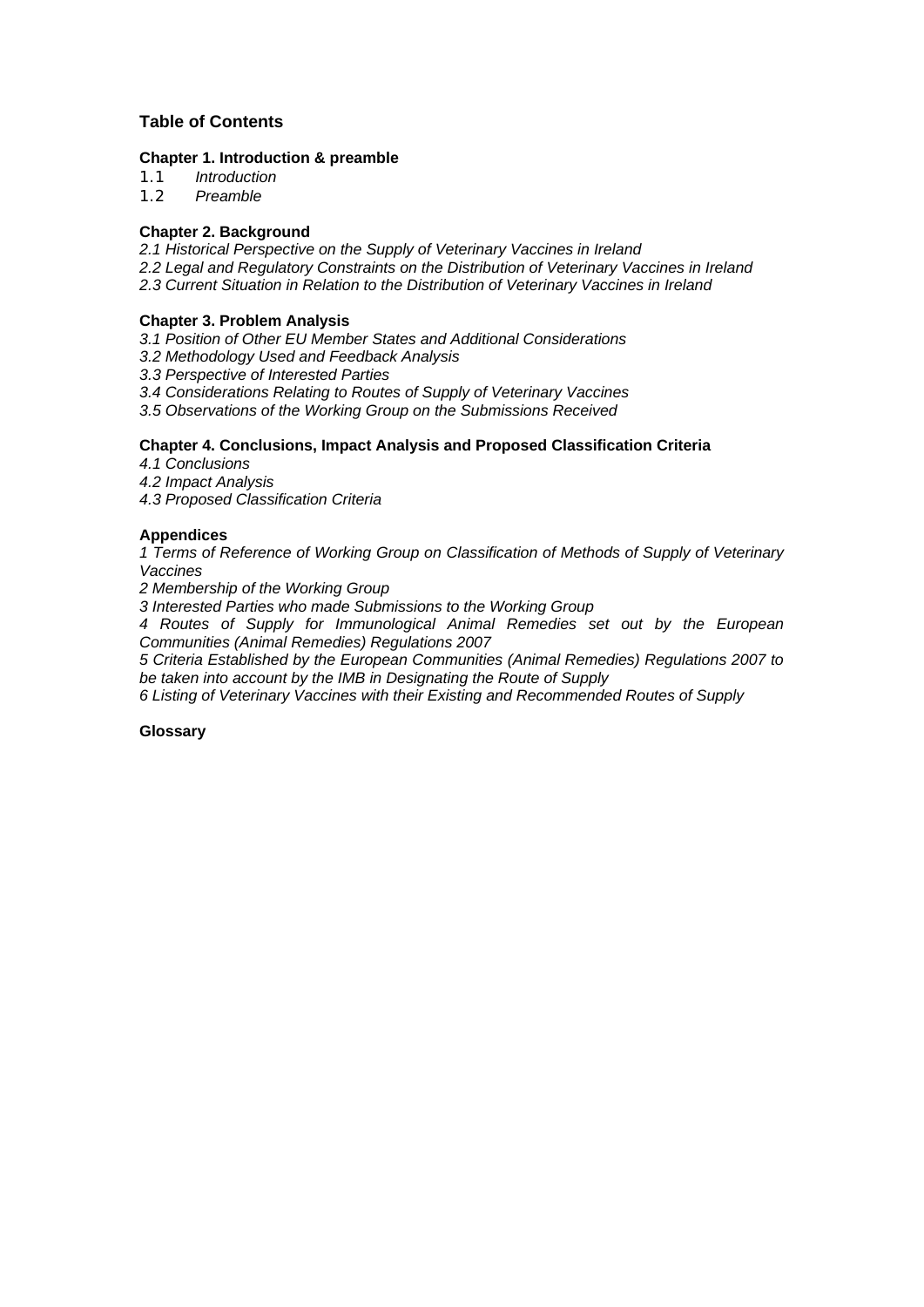#### **Chapter 1 Introduction and Preamble**

#### **1.1 Introduction**

The Working Group (WG) on classification of methods of supply of veterinary vaccines was established by the IMB's independent scientific committee on veterinary medicines, the Advisory Committee for Veterinary Medicines (ACVM), on 21<sup>st</sup> February 2007 with the approval of the IMB Board. The WG was charged with the preparation of a guidance document for the IMB on the most appropriate criteria for the allocation of new and existing veterinary vaccines<sup>[1](#page-2-0)</sup> to the various national supply routes available in accordance with the legislation. The terms of reference of the WG are attached in Appendix 1. The members of the WG are presented in Appendix 2.

#### **1.2 Preamble**

 $\overline{a}$ 

Vaccination has played and continues to play a major role in the management of many animal diseases. Veterinary vaccines are but one of the available measures for animal owners for disease prevention; on farms other tools include the farmer's animal purchase policy, husbandry methods and other factors. Vaccines are not a panacea and should be used selectively.

Only vaccines which meet the prescribed European Union standards for quality, safety and efficacy are authorised for sale and use in Ireland. Vaccines must be authorised either *via* the Centralised Procedure by the European Commission or alternatively *via* National, Mutual Recognition or Decentralised Procedures by the IMB. Nationally authorised medicines are allocated to one of seven routes of sale in accordance with national legislation<sup>[2](#page-2-1)</sup> and the perceived risks associated with the supply and use of the medicine. The route of supply assigned to a particular product may be a significant factor in determining product availability. Furthermore, the assignment of a prescription only medicine category to a veterinary vaccine confines the advertising of the product to veterinarians, pharmacists and licensed merchants whilst veterinary vaccines allocated a less restrictive status may be advertised freely to end users.

European Community legislation<sup>[3](#page-2-2)</sup>, dating from 2004, placed an increased emphasis on the benefit/risk balance of product use in the authorisation process for veterinary medicines. The WG was also mindful of the need for a balance to be achieved between the benefits for animals and society from greater availability of vaccines versus the potential risks involved. The WG was of the view that the allocation of a suitable category of supply to a veterinary vaccine should follow an assessment of the risks of the product insofar as they affect the safety and efficacy of the product generally and in particular, the health and welfare of the animal<sup>[4](#page-2-3)</sup>, the safety of the product for the user as well as the expected means of use of the product (e.g. for active or passive immunity). In the food-producing animal sector, the primary goal of vaccination is to increase herd immunity rather than in individual animals. However, this might not be the case for vaccines intended for use in companion animals or other species of animals.

It has been suggested that undue restrictions on certain vaccines could compromise animal health and welfare and might pose competitive financial challenges for farmers. On the other hand, vaccines are not simple commodity products and can differ significantly from each other. Various features of a vaccine influence the benefit/risk balance as it relates to the supply classification, including the nature of the vaccine itself (fungal, protozoal, bacterial or viral); whether the vaccine agent is live or inactivated; whether the vaccine contains an innovative or mineral oil adjuvant; whether the vaccine is multi-component or single component; whether the vaccine is a multi-dose or single unit dose. Certain vaccines can be

 $<sup>1</sup>$  Autogenous vaccines are outside the scope of this document as they are not subject to authorisation by</sup> the IMB

 $2^2$  Schedule 1, Part I, European Communities (Animal Remedies) Regulations, 2007, SI no 144 of 2007.

<sup>&</sup>lt;sup>3</sup> Consolidated Directive 2001/82/EC of the European Parliament and of the Council of 6 November 2001 on the Community code relating to veterinary medicinal products as amended by Directive 2004/28/EC.

<span id="page-2-3"></span><span id="page-2-2"></span><span id="page-2-1"></span><span id="page-2-0"></span><sup>&</sup>lt;sup>4</sup> In the context of this document, animal includes birds and fish.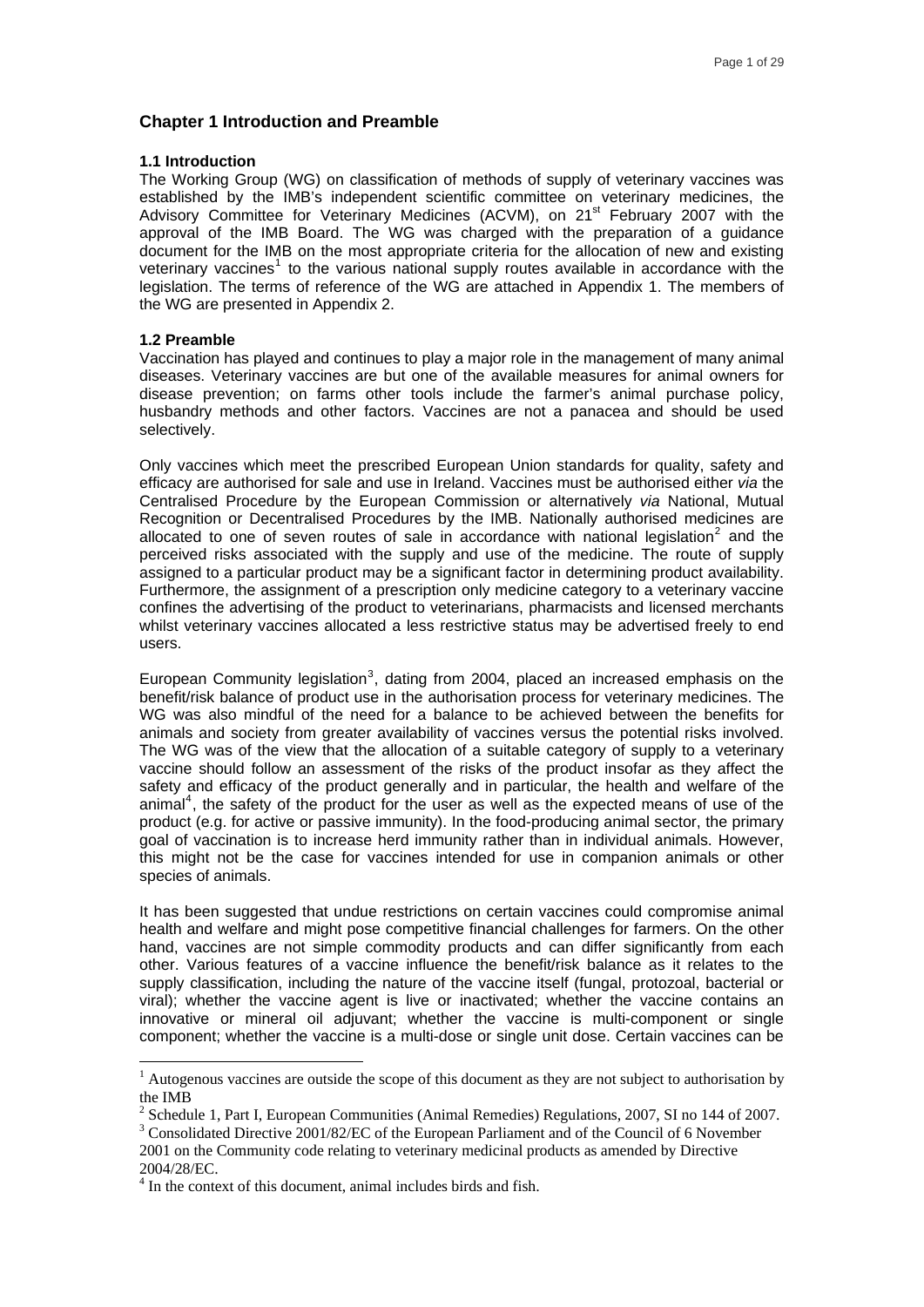harmful to human health if accidentally injected. Moreover, inappropriate use of certain vaccines might pose a risk to the user of acquiring a zoonotic infection.

As vaccines are temperature-sensitive products, a cold-chain system should be in place from the point of manufacture to the time of administration. For most vaccines the temperature should be maintained between  $2^{0}$ C and  $8^{0}$ C. However, more stringent storage conditions are required for certain labile vaccines e.g. Marek's disease vaccine which requires storage in liquid nitrogen.

The complexity of the distribution system for veterinary vaccines in Ireland is a point of concern. In addition to veterinary practitioners and pharmacists, certain retail outlets have been approved by the Department of Agriculture (DA) to supply particular classes of animal remedies. In authorising these outlets as 'licensed merchants' (LM) for the supply of animal remedies the DA has, in the past, approved courses which those retailing medicines were required to attend. While the content of the courses was considered by the WG, it was not clear to it whether all personnel supplying vaccines from each LM store have suitable qualifications and competence, or whether they have a proper understanding and training to provide appropriate point-of-sale advice in relation to veterinary vaccines.

The WG noted that the users of vaccines themselves are not a homogenous group but are comprised of animal owners with varying degrees of expertise and knowledge about the safe and effective use of these medicines. Even amongst livestock farmers, the WG was of the opinion that the level of knowledge and expertise varies, with some farmers moderately wellinformed and others with limited knowledge of this complex area.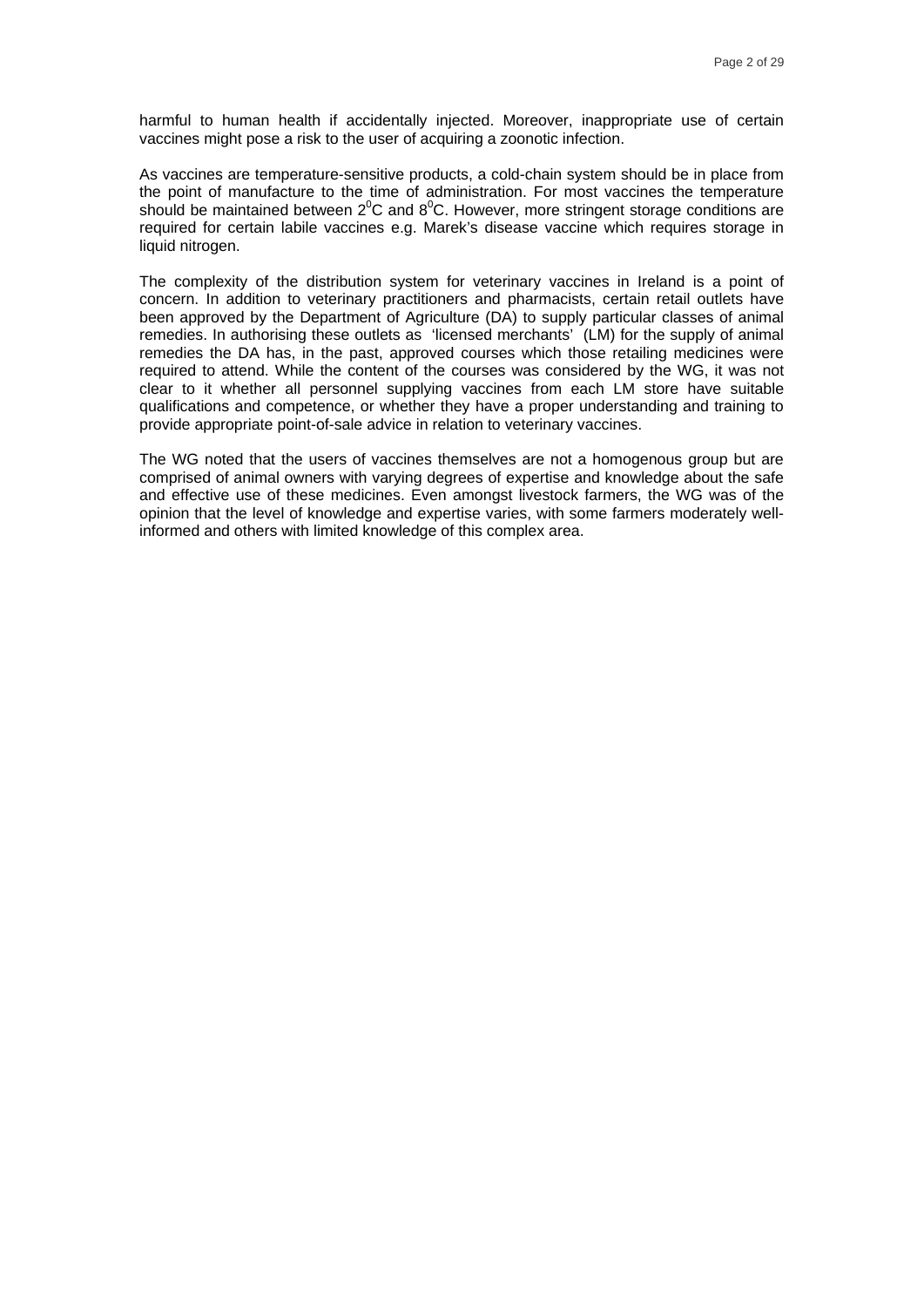#### <span id="page-4-0"></span>**Chapter 2 Background**

#### **2.1 Historical Perspective on the Supply of Veterinary Vaccines in Ireland**

Although legislation dealing with veterinary vaccines dates back to the 1930s, it does not address the issue of distribution. Effectively, the products were on unrestricted sale. The animal health industry voluntarily restricted supply to veterinary practitioners, pharmacists and licensed merchants as they deemed appropriate. Prior to 1996, vaccines were authorised by the Department of Health with advice from the DA. The applicable national legislation<sup>[5](#page-4-0)</sup> did not provide for controls governing the method of supply of veterinary vaccines in Ireland. In the period from 1996 to November 2005, the DA was the competent authority responsible for the authorisation of immunological veterinary medicines. Under the regime in place at the time, both new and existing vaccines were evaluated by IMB who provided the DA with assessment reports on the quality, safety and efficacy of individual products. The eventual decision on the most appropriate route of supply was made by the DA. Over time and for various reasons differences arose in the route of supply allocated by the DA to similar classes of vaccines. An IMB policy document on the classification of veterinary vaccines was developed in 2004. It was non-binding on the DA and did not address those vaccines previously authorised by this body.

With the transfer of competence to the IMB in November 2005 in accordance with national legislation<sup>[6](#page-4-0)</sup>, discussions between the DA and the EU Commission in relation to the compilation of criteria for exemption of veterinary medicines intended for food-producing animals from the requirement for prescription control were ongoing. These discussions reached a conclusion in October 2006 leading to the publication of a directive on this issue<sup>[7](#page-4-0)</sup>. The criteria established did not make a significant difference to categorisation of vaccines insofar as they did not alter any existing national distribution routes.

A further feature of the 2005 legislation was a change in relation to the rules governing the granting and dispensing of veterinary prescriptions. This change was introduced by the DA in light of experience of the operation of the very prescriptive criteria in the 1996 Regulations. The 2005 amendments provided for (i) more rational and less stringent requirements for issuing a prescription for animals under the care of a veterinary practitioner; (ii) changes to those entitled to dispense a prescription for vaccines and certain other classes of veterinary medicines and (iii) restrictions on the advertising of prescription-controlled medicines. Since 1st January 2007, veterinary vaccines categorised as a '*Prescription only medicine'* may on foot of a veterinary prescription be supplied by (i) a registered veterinary practitioner for animals under his/her care; (ii) a pharmacist and (iii) a responsible person from a premises to which an animal remedies merchant's licence relates in accordance with the veterinary prescription. However, veterinary vaccines designated as '*Prescription only medicine (exempt)'*, may be supplied without a prescription but may be dispensed only by a pharmacist from a pharmacy, or by a registered veterinary practitioner where the animal is under his or her care.

These changes required the IMB to re-evaluate the criteria for allocating an appropriate supply category to veterinary vaccines.

 $\overline{a}$ 

<sup>5</sup> Therapeutic Substances Act 1932, No 25/1932

<sup>6</sup> Animal Remedies Regulations 2005, SI no 734 of 2005

<sup>&</sup>lt;sup>7</sup> Commission Directive 2006/130/EC of 11 December 2006 implementing Directive 2001/82/EC of the European Parliament and of the Council as regards the establishment of criteria for exempting certain veterinary medicinal products for food-producing animals from the requirement of a veterinary prescription was published in the Official Journal on 12 December 2006.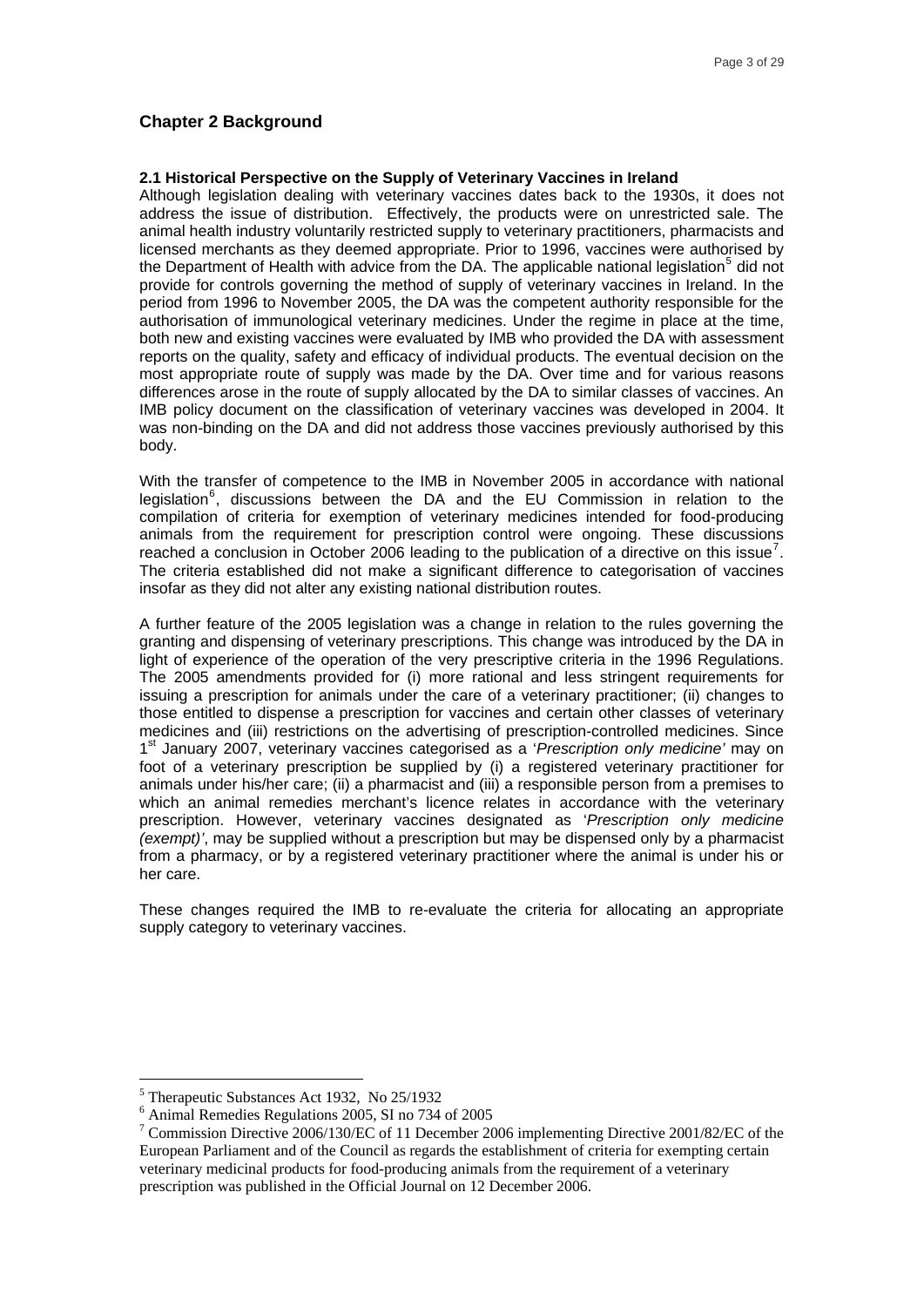#### <span id="page-5-0"></span>**2.2 Legal and Regulatory Constraints on the Distribution of Veterinary Vaccines in Ireland**

The WG notes that IMB policy in relation to the supply classification of veterinary medicinal products has been based on both legislative constraints and scientific principles in accordance with the requirement of Article  $67$  of the Veterinary Directive<sup>[8](#page-5-0)</sup> that:

*"Without prejudice to stricter Community or national rules relating to dispensing veterinary medicinal products and serving to protect human and animal health, a veterinary prescription shall be required for dispensing to the public the following veterinary medicinal products:* 

*…those products subject to official restrictions on supply….* 

*…veterinary medicinal products for food-producing animals. However, Member States may grant exemptions from this requirement according to criteria established….* 

*...those products in respect of which special precautions must be taken by the veterinarian in order to avoid any unnecessary risk to the target species, the person administering the products to the animal and the environment.* 

*...those products intended for treatments or pathological processes which require a precise prior diagnosis or the use of which may cause effects which impede or interfere with subsequent diagnostic or therapeutic measures.* 

*...in addition, a prescription shall be required for new veterinary medicinal products containing an active substance that has been authorised for use in veterinary medicinal products for fewer than five years".* 

The criteria for exemption from the requirement for a prescription established by Commission Directive 2006/130/EC may be summarised as follows:

(a) the administration of the vaccine is restricted to formulations requiring no particular knowledge or skill in using the products;

(b) the veterinary medicinal product does not present a direct or indirect risk, even if administered incorrectly, to the animal or animals treated, to the person administering the product or to the environment;

(c) the summary of product characteristics of the vaccine does not contain any warnings of potential serious side effects deriving from its correct use;

(d) neither the vaccine in question nor any other vaccine containing the same active substance has previously been the subject of frequent serious adverse reaction reports;

(e) the summary of product characteristics does not refer to contraindications related to other veterinary medicinal products commonly used without prescription;

(f) the vaccine is not subject to special storage conditions;

(g) there is no risk for consumer safety as regards residues in food obtained from treated animals even where the products are used incorrectly.

It should be noted that to qualify for exemption, the product in question must meet *all* of the criteria given.

National legislation<sup>[9](#page-5-0)</sup> established seven supply categories for veterinary medicines authorised in Ireland. These are described in Appendix 4. The IMB is obliged to follow specified criteria outlined in the legislation<sup>[10](#page-5-0)</sup> in designating a suitable route of sale.

The WG noted, in particular, the changes to the rules governing the granting and dispensing of veterinary prescriptions as described in section 2.1.

 $\overline{a}$ 

<sup>8</sup> Directive 2001/82/EC as amended by Directive 2004/28/EC.

<sup>&</sup>lt;sup>9</sup> Schedule 1, Part 1 of the European Communities (Animal Remedies) Regulations 2007, (SI no 144 of 2007).

<sup>&</sup>lt;sup>10</sup> Schedule 1, Part II of the European Communities (Animal Remedies) Regulations 2007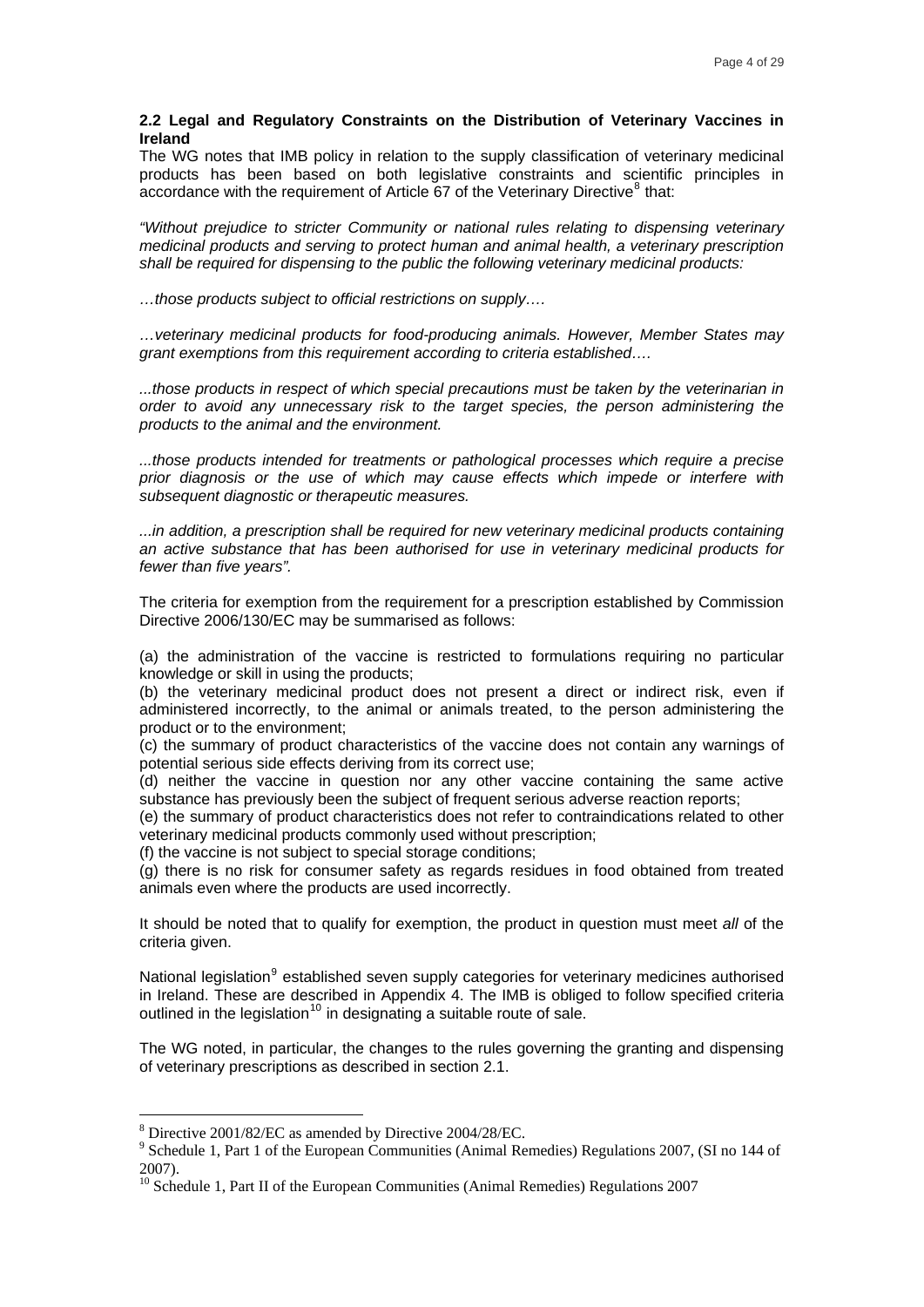#### <span id="page-6-0"></span>**2.3 Current Situation in Relation to the Distribution of Veterinary Vaccines in Ireland**

The main interested parties involved in the dispensing and supply of vaccines in this country are the animal health industry itself, veterinary practitioners (either directly or under prescription for animals under their care), pharmacists (from pharmacies, either by the pharmacist or under the personal supervision of the pharmacist) and licensed merchants. The roles of the interested parties are described below.

#### *Animal Health Industry*

Vaccine manufacturers supply their products to users usually *via* a network of wholesalers to veterinary practitioners, pharmacists and licensed merchants. The industry promotes and advertises vaccines through the common media to various end users. The distribution of veterinary medicines is governed by legislation and is under the control of the DA. A feature of the control exercised is a significant emphasis on record keeping and traceability of medicines from manufacturer through to user.

#### *Veterinary Practitioners*

This group plays a unique role in the control of veterinary vaccines. Veterinary practitioners spend five years as undergraduates reading veterinary medicine to degree level. They are trained in the control of diseases, in immunology, epidemiology and veterinary medicine. They are expected to have first hand knowledge of animal diseases including any change in the local prevalence and expression of the disease. They are also expected to be familiar with the animal or herd history and prevailing management conditions. They also have knowledge of biosecurity measures and diagnostics as well as available therapies and other methods for controlling disease. They are also expected to be in a position to evaluate the understanding and competence of the stockman or animal owner to adhere to advice given and to administer medicines. Veterinary practitioners are the profession qualified and authorised<sup>[11](#page-6-0)</sup> to conduct a clinical examination of animals, and have a specific role in ensuring that any veterinary certification following the use or supply of vaccines by registered persons complies with their code of conduct. Only veterinary practitioners are entitled to write a veterinary prescription.

Veterinary practitioners are subject to annual registration with the Irish Veterinary Council and, under recent legislation, they must register their practice premises to ensure compliance with minimum standards. Those who fail to abide by the ethical and statutory rules in force or who fail to meet or maintain fitness to practice standards are liable to disciplinary procedures, including removal from the Register with consequential effects for their livelihood. If they fail to conform to the national legislation they may also face prosecution by the courts.

In accordance with the applicable legislation, where a prescription is written for a POM designated vaccine, such prescriptions may be dispensed by the veterinary practitioner, by another colleague within the same group practice, by a pharmacist or by a licensed merchant.

#### *Pharmacists*

 $\overline{a}$ 

Pharmacy undergraduates spend four years reading pharmacy to degree level. On graduation, pharmacists spend a further year under the supervision of a tutor pharmacist further developing their dispensing and advisory skills. All pharmacy graduates in Ireland undergo training in veterinary pharmacy. They are therefore trained and competent to give advice on all medicines and are an easily accessible resource for the public seeking such advice. The advent of new legislation<sup>[12](#page-6-0)</sup> means that all pharmacists and pharmacies within the State are now subject to annual registration with the Pharmaceutical Society of Ireland (PSI). Pharmacists must undertake continued professional development and are also subject to fitness to practice provisions. Each pharmacy must comply with regulations and standards specified by legislation through adherence to codes of conduct issued by the PSI. Those who fail to abide by the ethical and statutory rules in force or who fail to meet or maintain fitness to practice standards are liable to disciplinary procedures, including removal from the Register with consequential effects for their livelihood. Pharmacists and pharmacies may also be prosecuted in the courts for failing to comply with the legislative requirements.

<sup>&</sup>lt;sup>11</sup> Veterinary Practice Act 2005, No 22 of 2005

<sup>12</sup> Pharmacy Act 2007, No 20 of 2007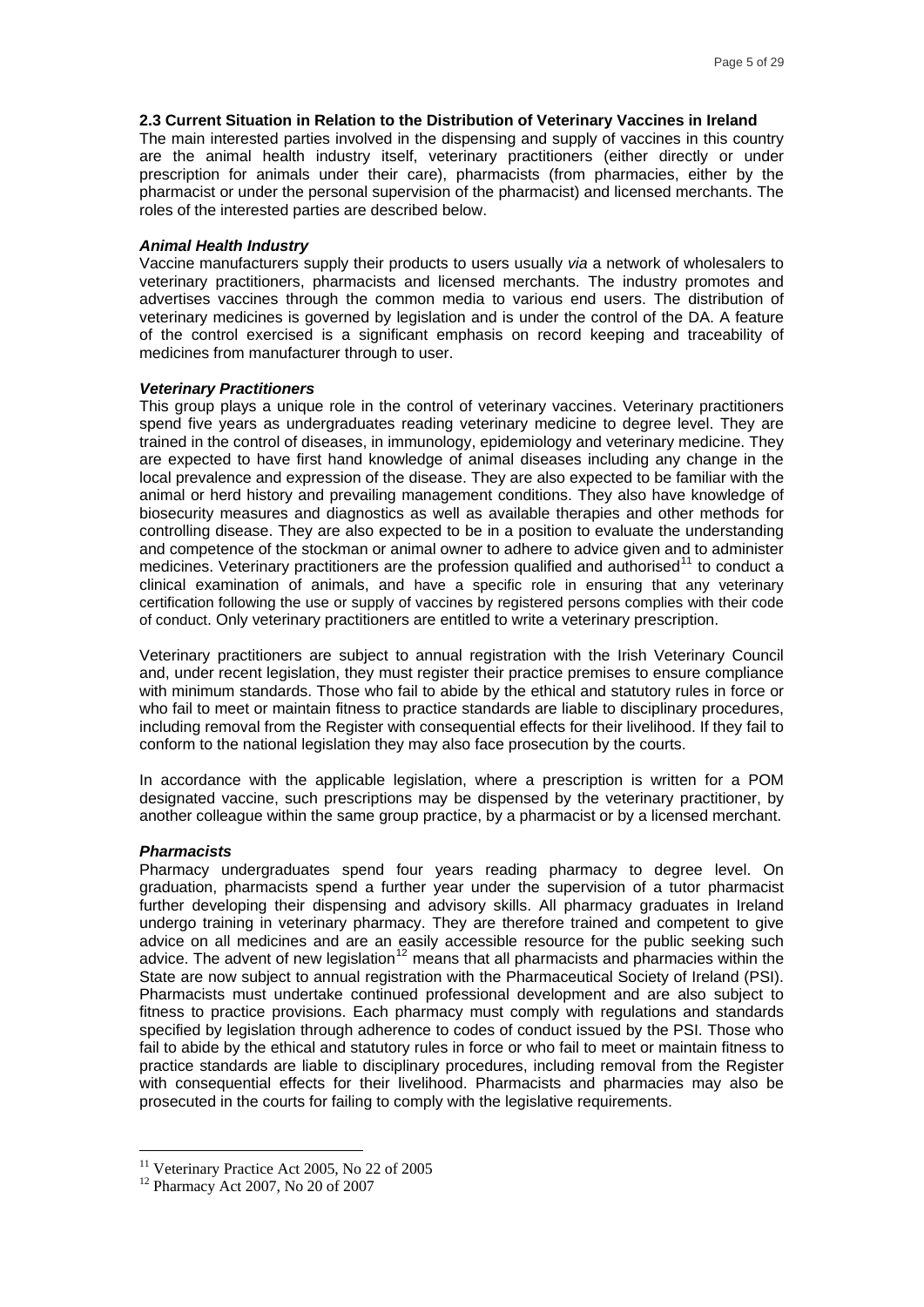<span id="page-7-0"></span>It has been estimated that, at present, there are approximately 300 pharmacies actively involved in supplying veterinary medicines.

#### *Licensed Merchants*

Since 1996, legislation<sup>[13](#page-7-0)</sup> has been in force to allow certain veterinary medicines to be supplied *via* licensed merchants (LM). This trade is operated both by private merchants and by co-operative societies. Only those premises which meet specified standards established by the DA and where a retail assistant accredited as a 'responsible person' is present are deemed to qualify as LM.

Persons engaged by licensed merchants to retail veterinary vaccines are not ordinarily members of a regulated professional body and are not therefore subject to fitness to practice sanctions in the event of lack of conformity with legislative requirements. However, LMs are regulated by the DA and as such their licences may be suspended, varied or revoked by the Minister if necessary. They may also be subject to prosecution in the courts if they fail to uphold their legal requirements.

 $\overline{a}$ 

<sup>&</sup>lt;sup>13</sup> Animal Remedies Regulations 1996, SI No 179 of 1996.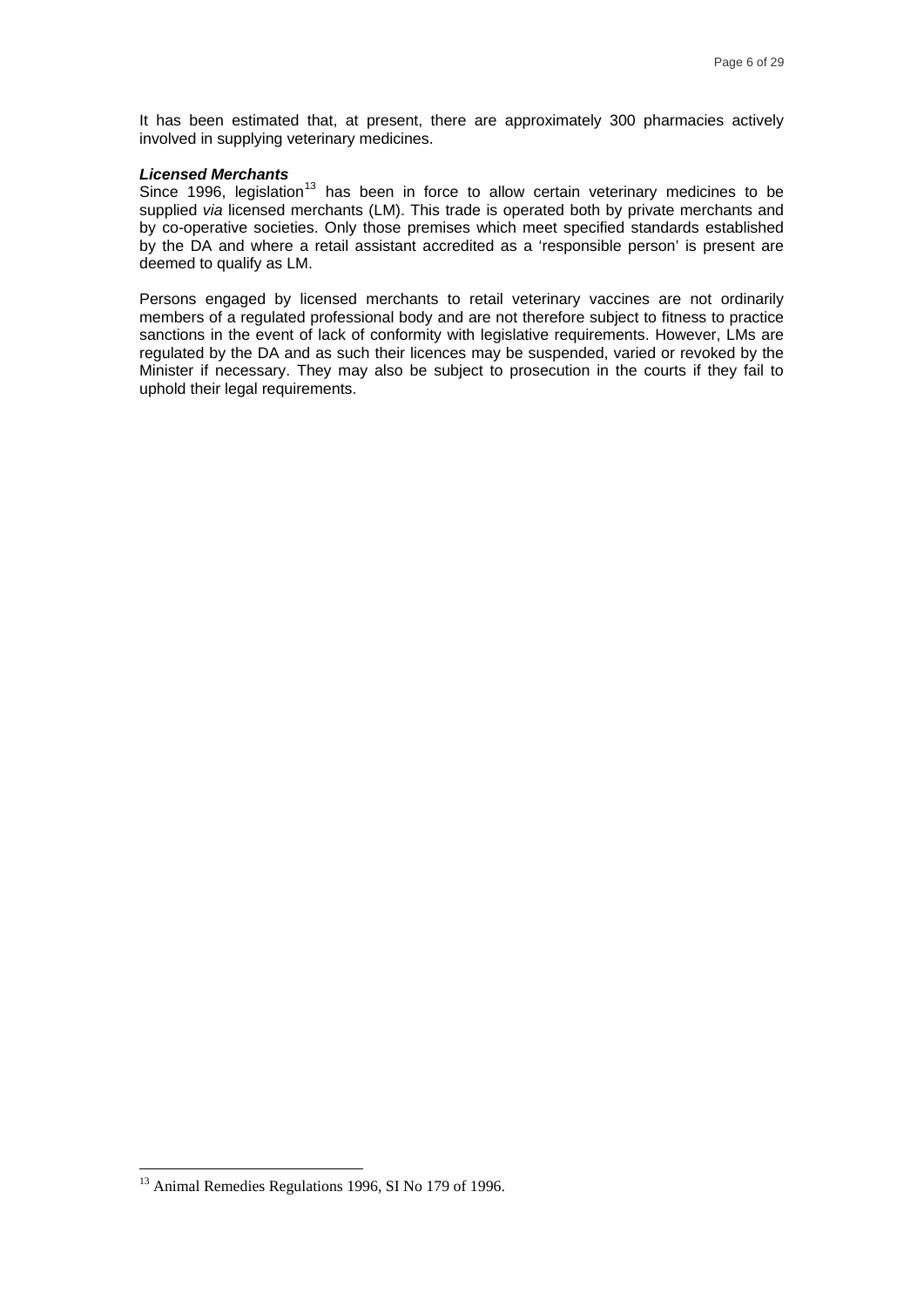#### **Chapter 3 Problem Analysis**

#### **3.1 Position of Other EU Member States and Additional Considerations**

The WG considered the position of veterinary vaccines in other EU Member States. From the information available from 18 Member States, it appears that vaccines are subject to prescription control in all Member States except Ireland. However, in two Member States (UK and Norway) suitably qualified persons other than veterinary practitioners are permitted to prescribe for certain species. Whilst appreciating that the information available was incomplete, the WG notes that the Irish situation appears to differ from what applies in other Member States, insofar as certain vaccines are currently available without prescription in this country.

The WG noted that the operation of prescription controls is not harmonised within the European Community. It appears that procedures for prescribing and dispensing veterinary medicines vary widely between Member States.

The WG observed that other professions in Ireland, e.g. veterinary nurses and pharmacists might have an interest in prescribing medicines. However, the current legislative situation does not provide for veterinary nurses or pharmacists to write prescriptions and the WG decided that this was outside of its remit.

The WG noted that there have been few adverse reactions to veterinary vaccines since the inception of the IMB's pharmacovigilance monitoring system in 1989. On the basis of the causality assessments conducted by the IMB in relation to the reports received since 2000, the WG was of the opinion that apart from certain vaccines where some adverse reactions associated with the administration were reported, the available information did not call into question the general suitability of the method of supply assigned.

#### **3.2 Methodology Used and Feedback Analysis**

A public call for submissions was posted on the IMB website on 30 March 2007. The WG also made a call for submissions by contacting 16 interested parties. A total of 11 written submissions were received (see Appendix 3). Those who made submissions were also invited to an oral hearing before the WG on 7 June 2007 and eight bodies sent representatives. The hearings provided the WG with an opportunity to clarify the written submissions and to explore the reasoning behind the points made.

#### **3.3 Perspective of Interested Parties**

Interested parties appreciated the opportunity to have a discussion with the WG.

The submissions received were focussed mainly on the ruminant livestock sector. Most accepted the need for a holistic approach to disease control on farms based on herd health principles. Many submissions included general references regarding the efficacy of vaccines to reduce disease and minimise antibiotic use. Many submissions discussed the effect of the ban on advertising of prescription-controlled medicines on farmers' access to information about new vaccines for controlling disease. Some of the submissions did not take account of the rules governing the dispensing and advertising of veterinary medicines and in addition expressed misunderstandings of vaccinology and the use of certain vaccines.

Many interested parties considered issues such as cost of vaccines, economics of farming, needs of farmers to have access to vaccines as well as access to appropriate information on vaccines and disease control. Some were of the opinion that unduly restrictive supply categorisation would increase prices of vaccines and might adversely affect their usage and increase the prevalence of disease.

It was stated that the farming environment is increasingly changing with a trend towards fewer and larger herds being run by better qualified and more competent and commercially-minded farmers. It was also stated that farmers rely on vaccine promotional literature in the farming press and on farm group discussions for technical information on vaccines and they were reluctant to seek advice from their veterinary practitioners in the first instance. Some felt that such an approach was false economy and that in the global stage in which Irish farmers now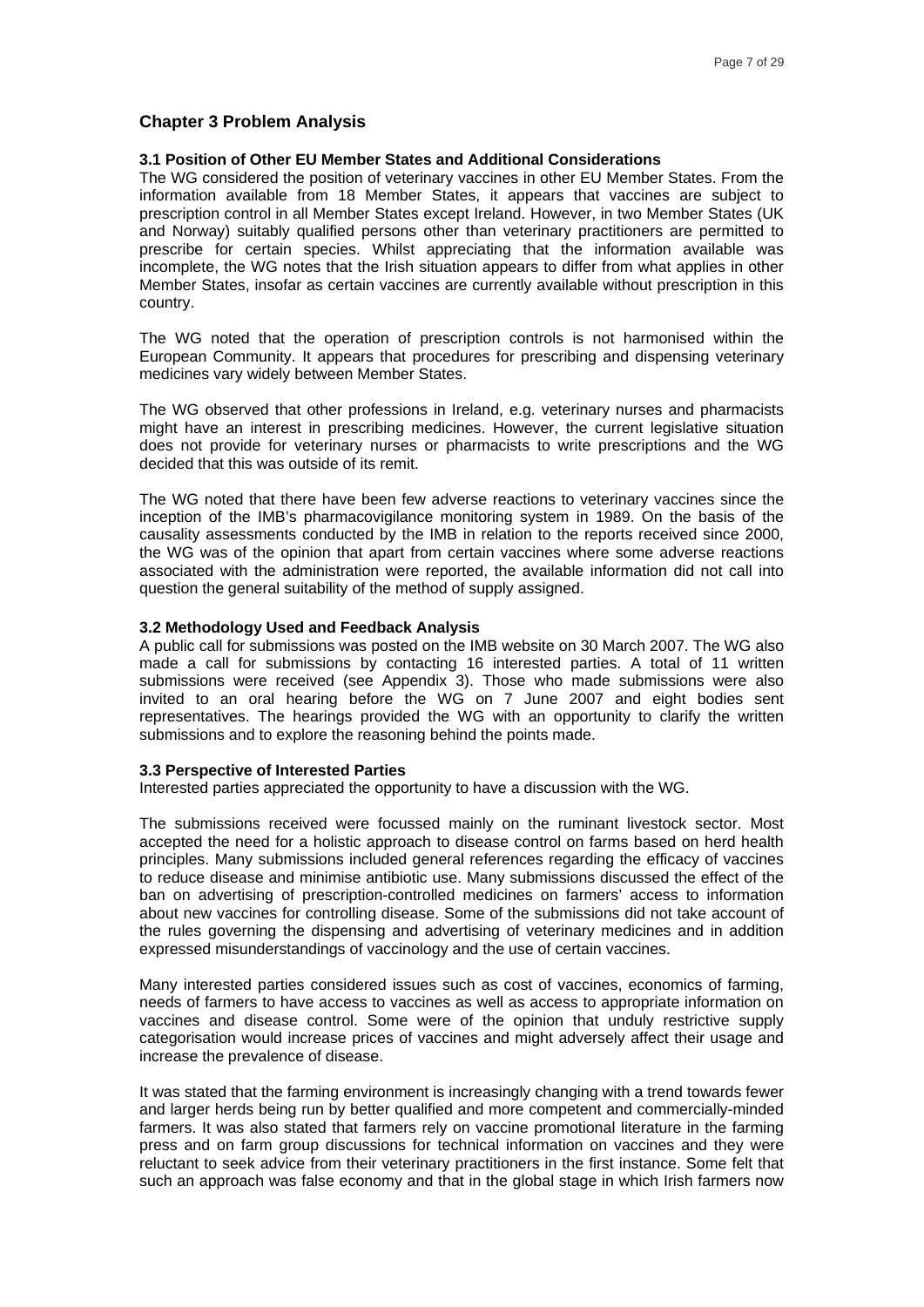compete, the status of animal health in the national herd/flock must be improved to reach or exceed those of our competitors and that the best way to achieve this goal was a proactive programme of disease control. The fact that vaccines restricted to POM cannot be advertised in the farming press was felt by those representing farmers and the animal health industry to constitute a loss of an important source of information to farmers.

Most were satisfied that, overall, the *status quo* in relation to the routes of supply for vaccines for companion animals, horses, poultry and fish should remain, albeit that there were some inconsistencies in relation to the method of supply of certain similar classes of vaccines. Some were of the opinion that several vaccines, formerly readily available through the licensed merchant trade, had been transferred to a more restrictive category. When it was pointed out that POM vaccines could be marketed *via* LM outlets, those involved expressed surprise and stated that this was not happening on the ground. The fact that the legislation providing for the supply of vaccines subject to prescription control took effect only in January 2007 may mean that the situation will change as licensed merchants become familiar with the operation of the new system.

There was a divergence of views relating to the need for a prior professional diagnosis before selecting an appropriate vaccine. Some were of the view that vaccination was a routine preventative programme and the advice of a veterinary practitioner was not essential where the disease was ubiquitous, or where the risk was known to be very high and where control was straightforward. There was strong support for the theory that an effective vaccination programme on farms can lead to improved animal health and welfare, reduced mortality and a reduction in the use of other medicines. Some felt that by designating vaccines 'LM', access by farmers would be improved, 'bureaucracy' would be minimised and farmers might be encouraged to develop preventative animal health programmes. Others disagreed, suggesting that vaccination should be considered as a preventative medicine measure rather than as a routine procedure and therefore should always be justified. Moreover, many diseases are complex and occur sporadically and the constraints surrounding the use of certain vaccines are not widely understood. Some of the interested parties stated that overreliance on vaccination without a proper understanding of the disease and without due consideration of other control points could lead to reduced effectiveness and impaired animal health and welfare.

It was generally acknowledged that farmers are facing increased pressures to maintain income and could not afford to misuse veterinary medicines in general and vaccines in particular. It was stated that farmers only use vaccines as part of a herd health plan to deal with specific problems that had been identified on their farms and following consultation with their herd health advisors. It was also stated that whilst veterinary practitioners are legally entitled to write a prescription without seeing the animal, the experience of farmers up to now is that this is not happening and therefore costs had increased. For their part, veterinary practitioners stated that they had no wish to monopolise the distribution of vaccines and that more than one-third of their number wrote prescriptions that they themselves did not dispense. Following recent changes to the legislation relating to veterinary prescriptions, veterinary practitioners are required to visit a farm at least once a year to familiarise themselves with the field situation while a prescription was valid for a period of six months. Any prescription issued for vaccines could be dispensed by a range of outlets including 'LM' outlets.

Some interested parties were of the view that all medicines must be supplied through systems where accountability and responsibility are provided along with an appropriate and operational sanction system. While some argued for the availability of vaccines labelled specifically for different target user groups, the WG noted that experience to date was that for commercial reasons associated with the costs of vaccine production, licensing and distribution, the animal health industry would not be in a position to meet a demand for the manufacture of separate products for what were regarded as niche markets. Indeed, by contrast, it was noted that IMB was working to harmonise labels of many vaccines with the UK's Veterinary Medicines Directorate in order to ensure the continuity of those vaccines in Ireland (harmonised products could be marketed jointly in both countries and would continue to be available in the smaller Irish market).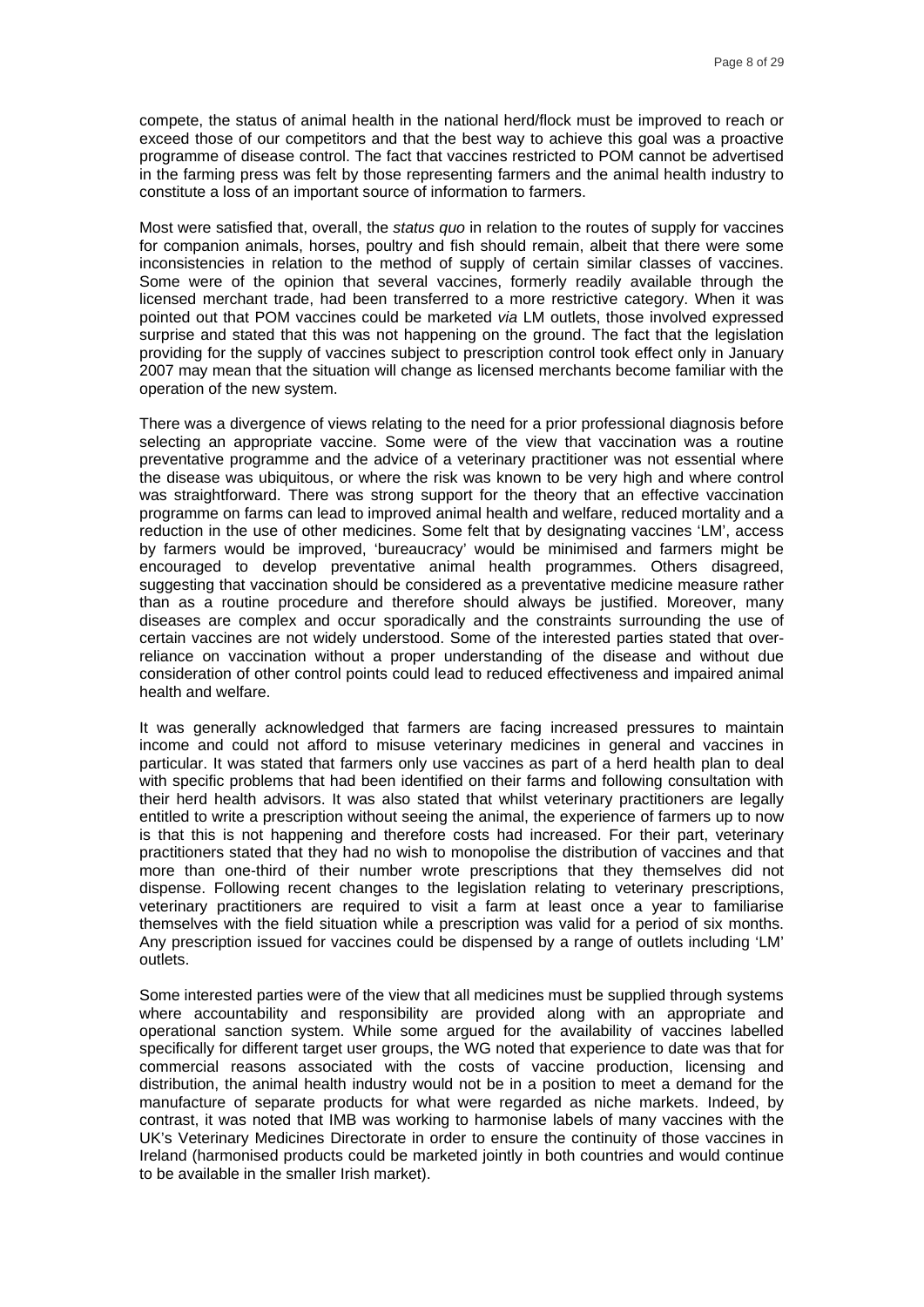#### **3.4 Considerations Relating to Routes of Supply of Veterinary Vaccines**

Any vaccine available without the professional advice of a veterinary practitioner or pharmacist must be capable of being easily administered and must present neither a risk to the animal being treated nor to the person administering the product. Vaccines intended for use in food-producing animals must meet all the additional criteria established by Directive 2006/130/EC. The WG was of the opinion that it was necessary to consider the variety of circumstances on a species-specific basis before formulating recommendations.

#### *Vaccines for Companion Animals*

The WG noted that prior to vaccination, there was a need to ensure animals were healthy and fit for vaccination (e.g. absence of maternal antibodies). An understanding and knowledge of changes to the local prevailing infection patterns and pressures was necessary in order to make an informed judgment on vaccination. Some animal breeds might be more susceptible to adverse effects and this information was not widely known outside the veterinary profession. Moreover, in many circumstances animal owners have a requirement for veterinary certification. Not all pet owners would have the scientific knowledge and or skill required to correctly administer a vaccine to their pet. There was a risk of needle-stick injury, which might have potentially serious consequences for the person involved. For those involved in commercial breeding, it was noted that the keeping of the *status quo* (POM) would enable an owner or breeder to obtain a prescription from his/her veterinary practitioner and to purchase the vaccine(s) from their veterinary practitioner, pharmacist or licensed merchant and to have the option of the veterinary practitioner or owner administering the vaccine(s). The WG was of the opinion that POM(E) was not an appropriate option for the reasons set out above. The WG was of the opinion that POM was the most appropriate category for vaccines intended for companion animals.

#### *Vaccines for Horses*

The WG again noted (i) the need to ascertain that the animals were clinically healthy before vaccination; (ii) the need to confirm absence of medication which might interfere with the safe and effective use of the vaccine and (iii) the need for veterinary certification of vaccinated animals. Moreover, it was felt that many horse owners did not possess the scientific knowledge or skill required to administer vaccines. It was noted that vaccination by lay persons might lead to local infections. In addition, for some vaccinations, the possibility of adverse reactions and treatment thereof needed to be considered. The WG was of the opinion that POM(E) was not appropriate for the reasons set out above. The WG was of the opinion that POM was the most appropriate category for vaccines intended for horses.

#### *Vaccines for Poultry and Fish*

The WG was of the opinion that vaccines for poultry and aquatic species are generally used as part of a preventative 'herd' health programme under the direction of a veterinary practitioner. Notwithstanding the high knowledge and skill levels of the owners and managers of such farms, the WG was of the opinion that the continuing engagement of veterinary practitioners to monitor disease in these farms and to provide laboratory diagnoses meant that a prescription-based control system was appropriate. The WG noted that some vaccines for poultry were subject to special storage conditions. Accordingly, the WG was of the opinion that POM was the appropriate supply category for vaccines intended for poultry and fish.

#### *Vaccines for Pigs*

The WG noted that pig farming was an intensive enterprise where farmers, in the main, received specialist training and were very knowledgeable of disease control and biosecurity measures. Certain diseases, such as erysipelas, enteritis and porcine respiratory disease are known by farmers to be present or to be highly likely to occur on most farms. The use of vaccines for these disease conditions was routine. Farmers did not require special skill to administer the vaccines involved. The WG agreed that certain vaccines met the criteria of Directive 2006/130/EC. The WG accepted, therefore, that for those vaccines 'LM' access was appropriate and a more restrictive regimen was unnecessary. However, in the case of vaccines which contained an oil adjuvant, the WG felt that these did not meet the criteria of Directive 2006/130/EC due to the risks of self-injection and the consequences thereof. Additionally, the WG noted that adverse reactions had been reported for one mycoplasma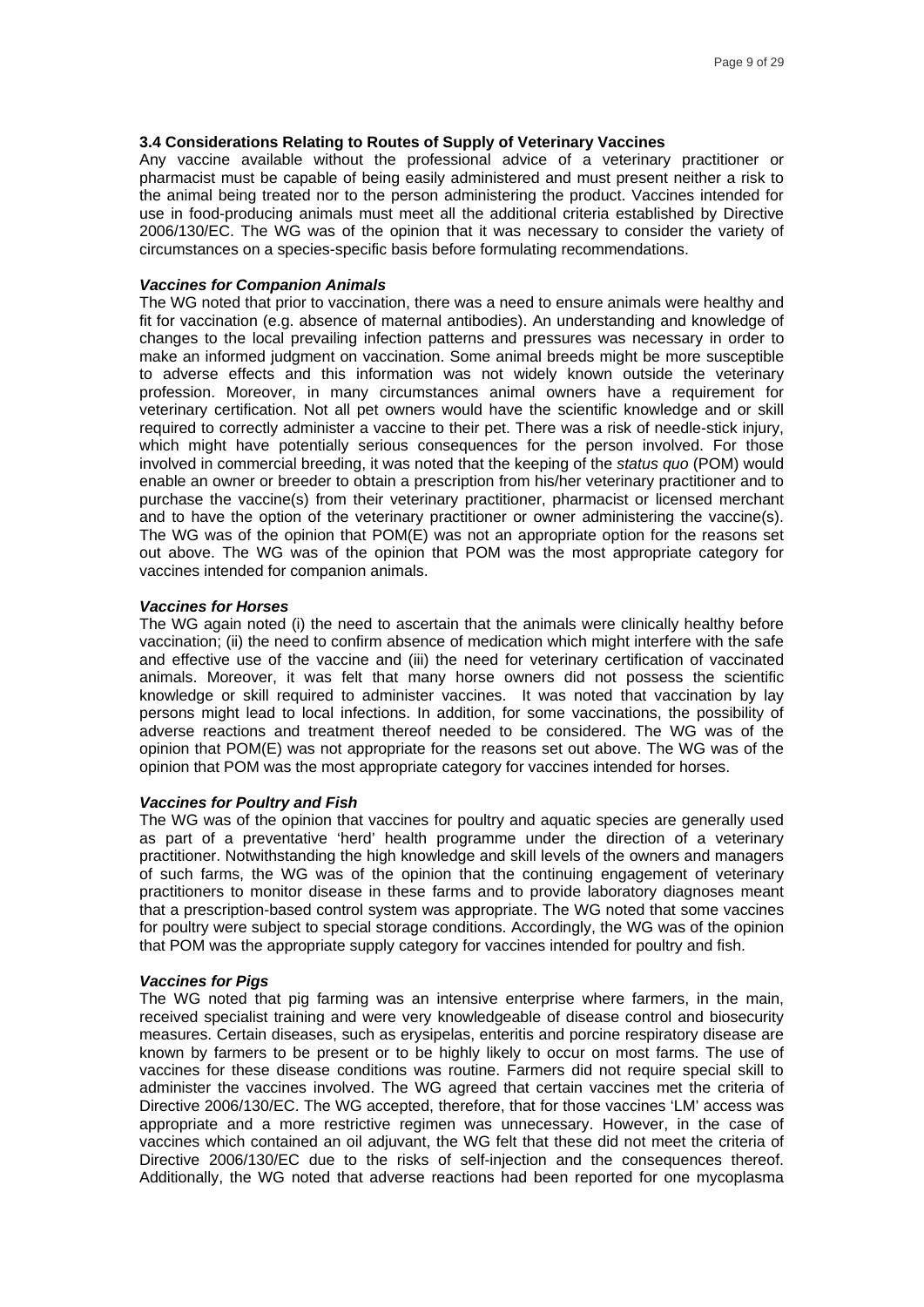vaccine and decided that the vaccine in question also did not meet the exemption criteria. For some diseases, the supply of vaccines licensed for use in pigs are restricted under S.I No 528 of 2002 as amended (Disease of Animals Act 1966) and therefore could only be available as prescription medicines.

In conclusion, the WG was of the opinion that LM supply of vaccines to farmers was appropriate in some instances without prescription; others should be supplied under the POM(E) category and the remainder should be supplied on the basis of a prescription.

#### *Vaccines for Cattle and Sheep*

The WG noted the changing demographics of farmers keeping cattle and sheep, acknowledging the trends towards fewer but larger commercial herds and flocks. The WG also noted that many farmers in Ireland today operate in a part-time capacity and that labour is much less available on farms than formerly. The WG was of the opinion that the knowledge and skill levels of those involved in cattle and sheep farming was not uniformly high and felt that it was difficult to find one single solution which would satisfy the diversity of situations encountered in Ireland today. That said, the WG was of the opinion that certain diseases, such as clostridial diseases, leptospirosis, enteric diseases, ringworm, footrot and pasteurella pneumonia in sheep were known by farmers to be present or to be highly likely to occur on many farms. The preventive use of vaccines for these diseases was routine. Farmers did not require special skill to administer the vaccines involved. Many of the available vaccines met the criteria for exemption described by Directive 2006/130/EC. The WG agreed that for some vaccines therefore, 'LM' access was appropriate and that a more restrictive regimen was unnecessary.

For vaccines which contained an oil adjuvant, the WG was mindful of the risks to human health of accidental self-injection and the serious consequences thereof. The WG felt that these products did not meet the criteria of Directive 2006/130/EC and could not therefore be exempted from the requirement for a veterinary prescription. The WG considered that for those vaccines for diseases where there was a zoonotic potential such as toxoplasmosis and orf in sheep, the risk to human health was such that the vaccines would also require designation in the POM category.

In respect of vaccines for bovine viral diarrhoea and for respiratory diseases where the aetiology of the disease was complex, the WG considered that these vaccines could be placed in the POM(E) category.

In conclusion, the WG was of the opinion that LM supply of vaccines to farmers was appropriate in some instances without prescription; others should be supplied under POM(E) category and the remainder to be supplied on the basis of a prescription.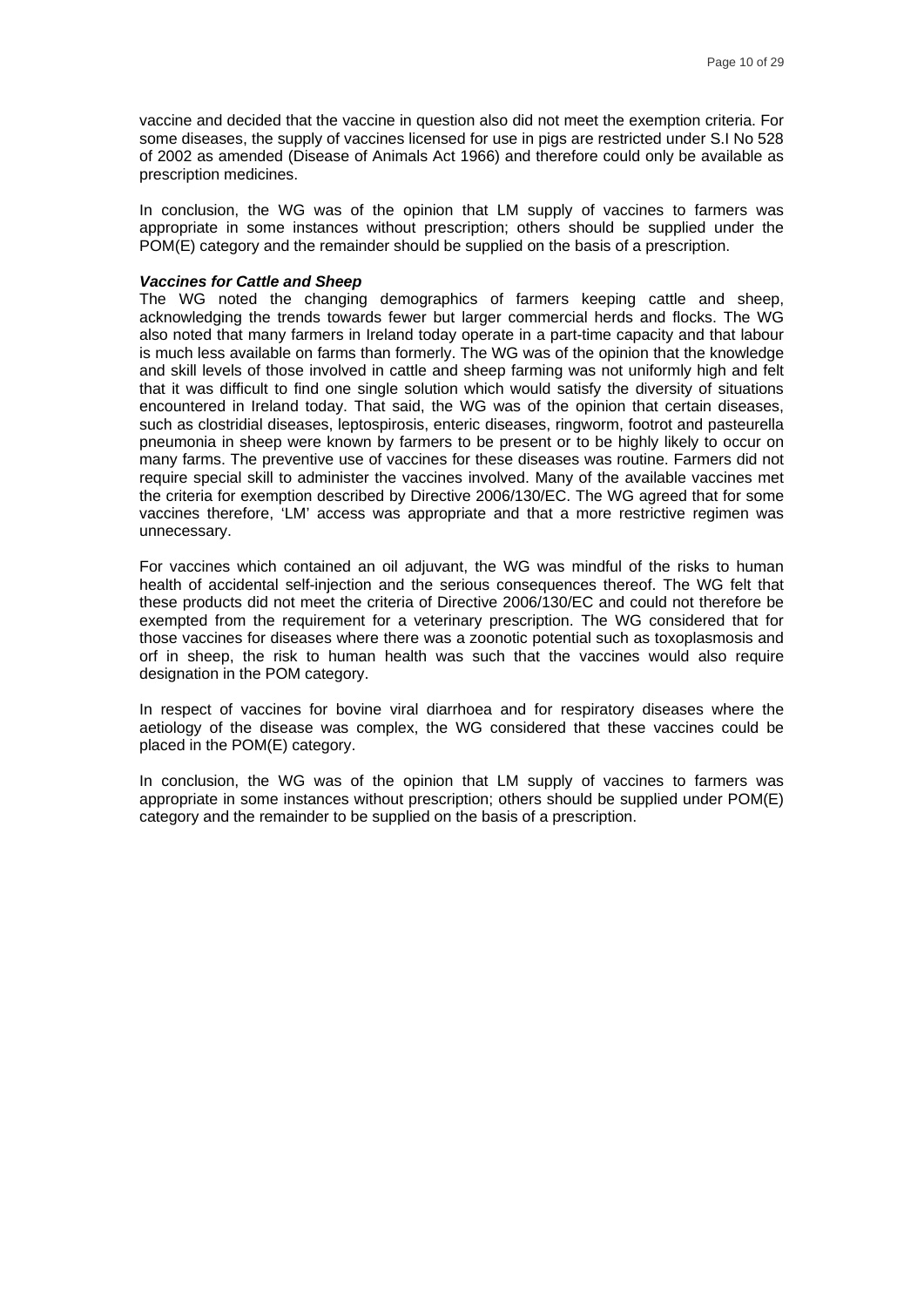#### **3.5 Observations of the Working Group on Submissions Received**

The WG felt that generalisations made by various interested parties in respect of the use, potential benefits and categorisations of veterinary vaccines were not appropriate, given the differences between vaccines themselves, their mode of action and the epidemiology of disease. The WG agreed with interested parties that vaccines should not be used indiscriminately and that a balance was needed to provide for informed use and availability.

The WG was of the opinion that over-reliance by farmers on advertising as a source of reliable information on vaccination policies was open to bias. It was recognised that farmers have more objective means of acquiring appropriate information.

The WG recommended that for all vaccines designated LM and permitted for sale without prescription, the following advice be added to the product labelling or package leaflet: (i) the disease condition for which the vaccine induces protection; (ii) the requirement that consideration be given to herd history and (iii) the desirability of seeking veterinary advice before use.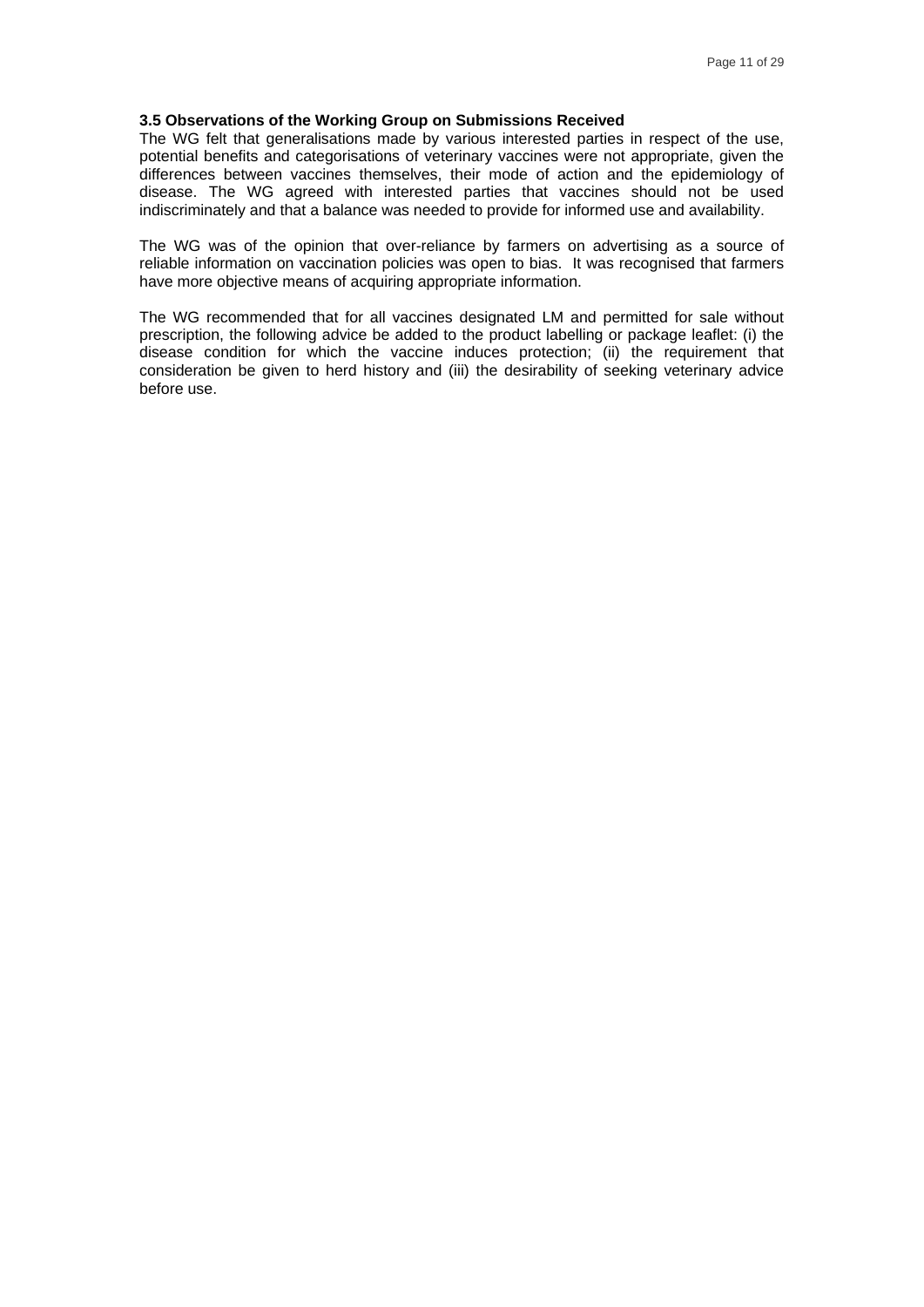#### **Chapter 4 Conclusions, Impact Analysis and Proposed Classification Criteria**

#### **4.1 Conclusions**

The WG examined the currently allocated supply categorisation for veterinary vaccines for cattle, sheep, pig, fish, poultry, horses and companion animals with a view to ascertaining whether they were appropriate. The WG noted that considering the wide availability of veterinary vaccines through a variety of merchant outlets and pharmacists in the past and the risk profile associated with veterinary vaccines in general, it was possible to classify some vaccines in non-prescription control categories in compliance with existing EU legislation. The WG did not consider it necessary to restrict any vaccine to veterinary practitioner use only category. However, the WG considered it necessary, in a minority of cases, to restrict certain vaccines to one of the more restrictive categories available in the legislation on the basis of the risk profile of the products or on the basis of EU legislation. The WG agreed, with some exceptions, to classify similar vaccines to the same category. While the WG considered that overall the criteria currently used by the IMB were generally appropriate, certain amendments, which are set out later in this chapter, have been proposed.

#### **4.2 Impact Analysis**

The WG considered that the impact of the recent changes in national legislation to the rules governing the issue of a prescription and the supply of vaccines by licensed merchants has been limited, as POM vaccines are not widely available from LM outlets as envisaged by the legislation. The WG acknowledges that the changes in the legislation might take some time to have a tangible effect.

The WG considered the likely impact of any change to the method of supply of existing veterinary vaccines for animal health and welfare and practical accessibility. It also considered the effect on interested parties involved in prescribing and supplying the vaccines. The WG is of the opinion that no change in the existing regimen is necessary in respect of vaccines for companion animals and horses.

In respect of vaccines for poultry and fish, the change in the route of supply from POM(E) to POM recommended by the WG is expected to have minimal effect on the supply of vaccines as it appears that most of these vaccines are currently supplied by veterinary practitioners. However, the fact that POM vaccines can be dispensed by veterinary practitioners, pharmacists and LM outlets is expected to improve access to such products in the future.

With regard to vaccines for pigs, the WG recommends that many of the current vaccines could be supplied as LM products. This recommendation is expected to have many positive effects for farmers and for animal welfare. The route of supply of several vaccines for pigs currently restricted to POM and LM categories should remain unchanged.

In respect of vaccines for cattle, while many existing LM vaccines continue unchanged several other vaccines previously restricted to POM or POM(E) categories, including vaccines for leptospirosis and enteric disease, are to be categorised as LM. The categorisation of vaccines for bovine viral diarrhoea and for respiratory diseases as POM(E) in cattle is expected to harmonise the distribution route of similar vaccines and to ensure fair competition in the market by different animal health companies. A number of vaccines for cattle currently labelled POM will continue in that category.

With regard to vaccines for sheep, many existing LM vaccines continue unchanged. It is recommended that vaccines which contain a mineral oil adjuvant or which have a zoonotic potential be placed in the POM category.

The net effect of the changes to cattle and sheep vaccines is expected to improve farmer access while not compromising animal health and welfare. Where products are restricted to POM(E) supply, farmers can access these products either from veterinary practitioners or from pharmacies where professional advice on their safe and effective use is available. Vaccines assigned to the POM category will be available on prescription from veterinary practitioners, pharmacists and licensed merchants.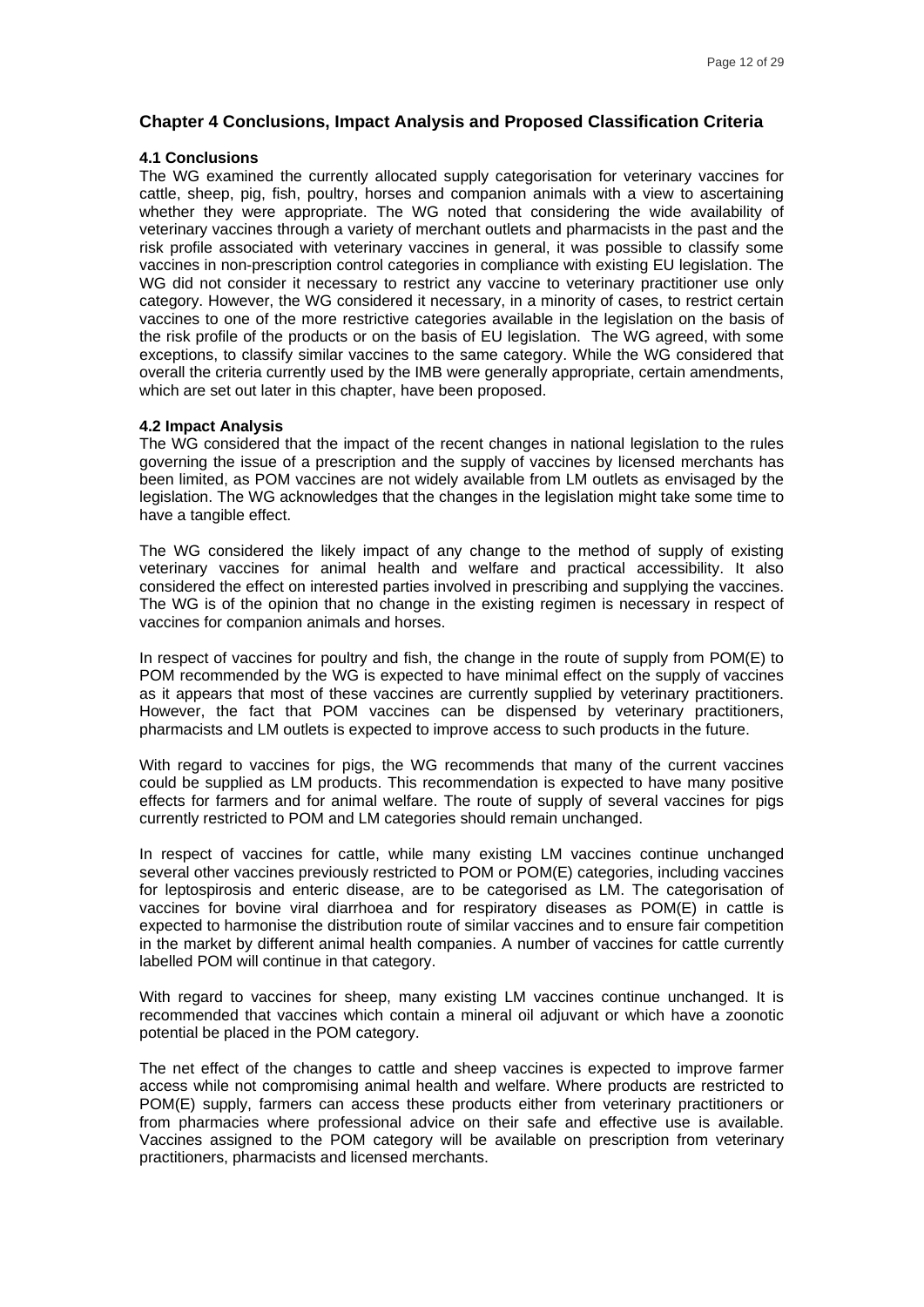If the WG recommendations are accepted by the IMB, it is expected that the marketing authorisation holders will apply to the IMB to change the method of supply in accordance with the revised policy. This will impose a financial cost on the affected companies due to registration, labelling and stock control costs. The WG expects that affected companies will engage with the IMB to ensure that the change process can be optimised to minimise costs to the industry. The WG also expects that the animal health industry will benefit through having a 'level playing pitch' for similar classes of vaccines.

#### **4.3 Proposed Classification Criteria**

The WG recommends the revision of the criteria as outlined below.

It is recommended that, notwithstanding paragraph 3.4, vaccines should be assigned to a supply category on a case-by-case basis following a scientific evaluation of the benefit/risk profile of the product. During this process, consideration must be given to Directive 2006/130/EC which lists criteria for exempting certain veterinary medicinal products for food producing animals from the requirement of a veterinary prescription and to the criteria listed in European Communities (Animal Remedies Regulations) S.I. No 144 of 2007.

The benefits/risks associated with the use of a vaccine will differ depending on a variety of factors, some of which include:

- 1 The need for professional advice to ensure the safe use of the vaccine with regard to the user, the target animal and environment.
- 2 The need for professional advice or diagnosis of a specific infectious disease by a veterinary practitioner for the effective use of a vaccine.
- 3 The need for the certification of vaccination and/or a particular skill/training in the administration of the vaccine to the target animal in order to avoid unnecessary risks to the animal or the person administering the product and the requirement for certification of vaccination.
- 4 Whether serious adverse reactions have been reported with other products containing similar active substances.
- 5 Whether there is a need for specialist training in relation to the storage and transportation of the vaccine.
- 6 Whether use of the vaccine interferes with National or Community disease policies.
- 7 Whether the vaccine contains active substances which differ significantly from existing products.

Further discussions of these points are detailed below.

#### **1. The need for professional advice to ensure the safe use of the vaccine with regard to the user, the target animal and environment**

Certain live vaccines contain agents which are zoonotic and are of special concern for immunologically incompetent persons and pregnant women. Other vaccines may contain an agent which may spread to non-target species and cause disease or have special disposal requirements. Some vaccines contain adjuvants which can pose safety concerns for the enduser e.g. mineral oil. Such vaccines should be dispensed on the basis of a prescription.

#### **2. The need for professional advice or diagnosis of a specific infectious disease by a veterinary practitioner for the effective use of the vaccine**

Professional advice or diagnosis of an infectious disease by a veterinary practitioner is required to ensure the effective use of certain vaccines. Veterinary advice may also be required when the method of delivery, the vaccination schedule or efficacy profile of the product differs significantly from most other vaccines. Such vaccines should be dispensed on the basis of a prescription.

#### **3. The need for the certification of vaccination and/or a particular skill/training in the administration of a vaccine to the target animal in order to avoid unnecessary risks to the animal or the person administering the product**

Different categories of vaccines have their own special requirements for administration and product users will have different levels of expertise in the administration of vaccines e.g. (i) veterinary practitioners have high levels of expertise in the administration of all vaccines; (ii) it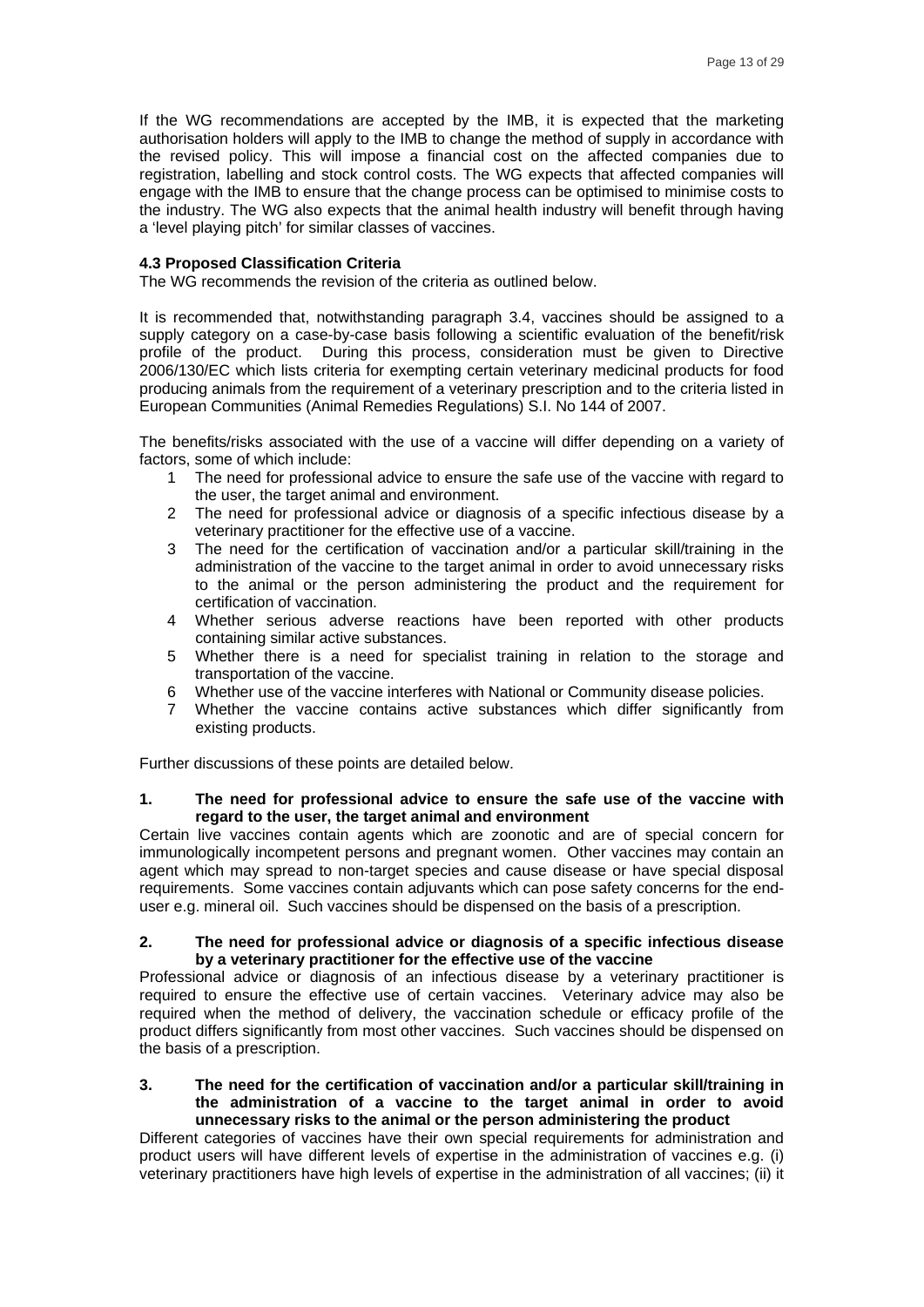is expected that many farmers and other personnel who are routinely involved in vaccination practices, having regard to product labelling, will have the necessary skills to administer vaccines safely and correctly by most recommended routes and (iii) owners of companion animals and horses are more likely to require advice from a veterinary practitioner and appropriate certification of vaccination.

The route of supply allocated to a particular vaccine should take into account the likely skill level of the end-user and the proposed route of administration.

#### **4. Whether serious adverse reactions have been reported with other products containing similar active substances**

The route of supply should be determined taking into account available information which suggests that serious adverse events can occur following product administration.

#### **5. Whether there is a need for specialist training in relation to the storage and transportation of the vaccine**

Vaccines are usually stored in the dark at  $2^{\circ}$ C -  $8^{\circ}$ C. It is of vital importance that these storage conditions are adhered to as these will influence the efficacy of the vaccine. However, more stringent storage conditions are required for certain labile vaccines e.g. live Marek's disease vaccines, which require storage and transport in liquid nitrogen. The required storage conditions of the vaccine should be taken into consideration when allocating a supply category for the product.

#### **6. Whether use of the vaccine interferes with National or Community disease policies**

In some instances the use of vaccines indicated against a notifiable disease can influence the country's disease status or interfere with national disease eradication programmes. Therefore, when allocating a vaccine to a particular supply route, it is important to consider issues such as whether the disease for which the vaccine is recommended is exotic and/or notifiable or if use of the vaccine will interfere with current or future disease eradication programmes.

#### **7. Whether the vaccine contains active substances which differ significantly from existing products**

A number of vaccines for use within a particular species contain similar antigenic components which have been used extensively for many years. Consequently, the safety and efficacy profile of these products are well characterised. However, if a vaccine contains an active substance which differs significantly from existing products or is on the market for less than five years, this information might not be available. This constitutes a risk factor which should be taken into consideration when allocating a supply category for the product.

#### **Policy Guide on Classification of Veterinary Vaccines**

Prior to the allocation of a vaccine to a supply category a benefit/risk analysis, based on the criteria outlined in this document, is required.

#### **VPO:**

Vaccines which fulfil any of the criteria listed below should be allocated to the VPO category:

- $\blacksquare$  Have a very high safety risk.
- Have a novel method of administration that requires special administration skills.
- Herave known, or are suspected of having, serious side effects when administered with other commonly-used vaccines.

#### **POM:**

Vaccines which fulfil any of the criteria listed below, and where none of the points relating to the VPO category apply, should be allocated to this POM category:

- Require the professional advice of a veterinary practitioner on the special skills for correct administration.
- Require advice and/or diagnosis of a specific disease by a veterinary practitioner for effective use of a product.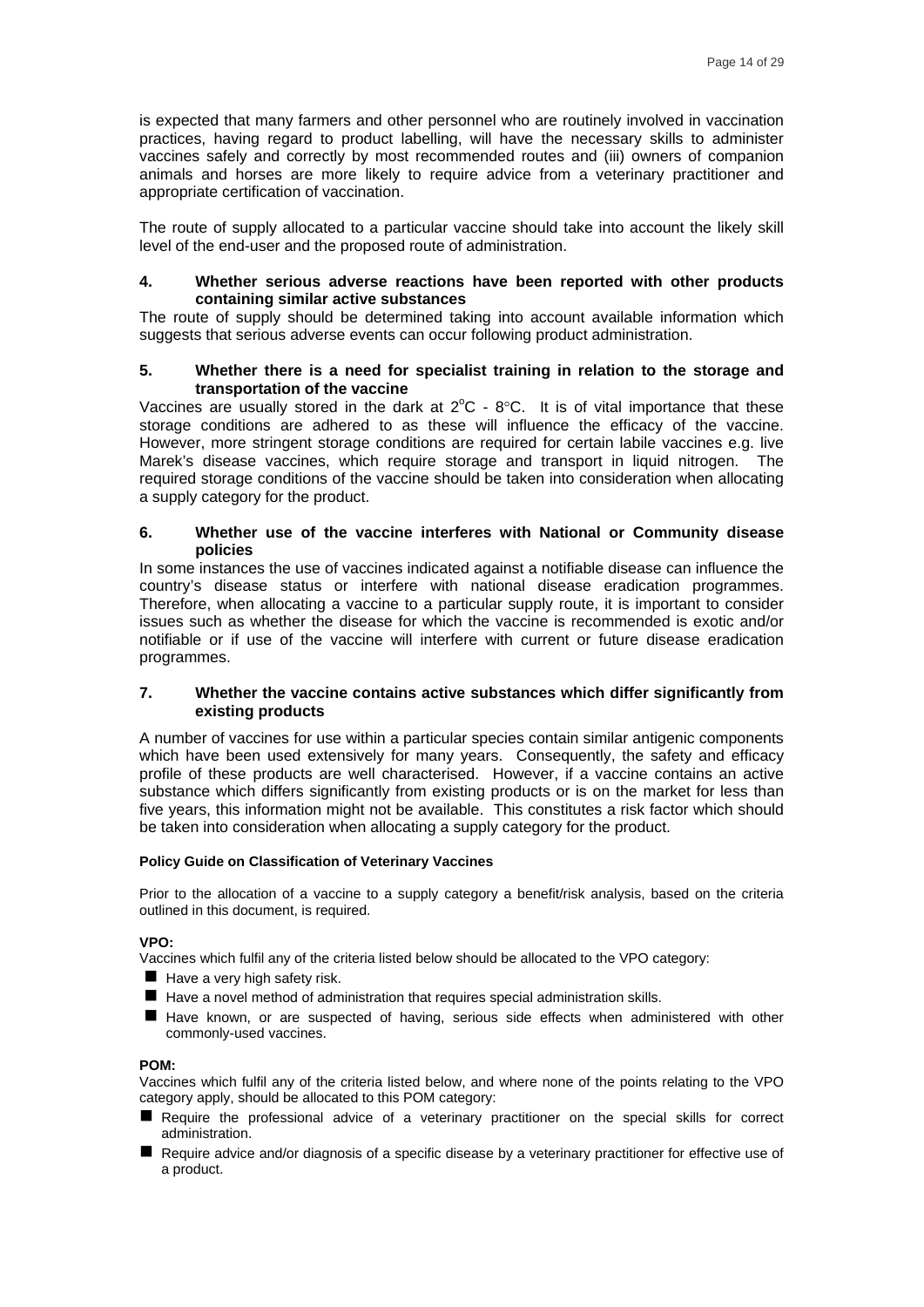- Contain a live zoonotic agent.
- Present a defined risk to the target and/or non-target species, to the person administering the product, to the consumer of the treated animal or to the environment.
- Where the strain of the infectious agent contained within the vaccine is not representative of the strains of the infectious agents present in Ireland.
- May cause effects which impede or interfere with disease control policies.
- Where, in the case of certain intensive farming systems, there is a need for the monitoring of laboratory results by a veterinary practitioner to ensure an ongoing effective vaccination programme.
- Contain a new active substance.

#### **POM(E):**

Vaccines which fulfil any of the criteria listed below, and where none of the points relating to either the VPO or POM categories apply, should be allocated to this POM(E) category:

- Require professional point-of-sale advice regarding effective use of the vaccine.
- Require professional point-of-sale advice regarding safety risks associated with the vaccine.
- Require professional point-of-sale advice regarding disposal of unused vaccine or vaccine containers.

#### **PS:**

Vaccines which fulfil any of the criteria listed below, and where none of the points relating to the VPO, POM or POM(E) categories apply, should be allocated to this PS category:

Require professional point-of-sale advice.

#### **LM:**

Vaccines which fulfil any of the criteria listed below, and where none of the points relating to the VPO, POM, POM(E) or PS categories apply, should be allocated to this LM category:

■ Where the storage requirements, point-of-sale information and advice are easily understood.

Vaccines falling into this category should have a package leaflet specifying (a) what the vaccine induces protection against, (b) the necessity for consideration of herd history and (c) the desirability of seeking advice from a veterinary practitioner when first purchased by the end-user.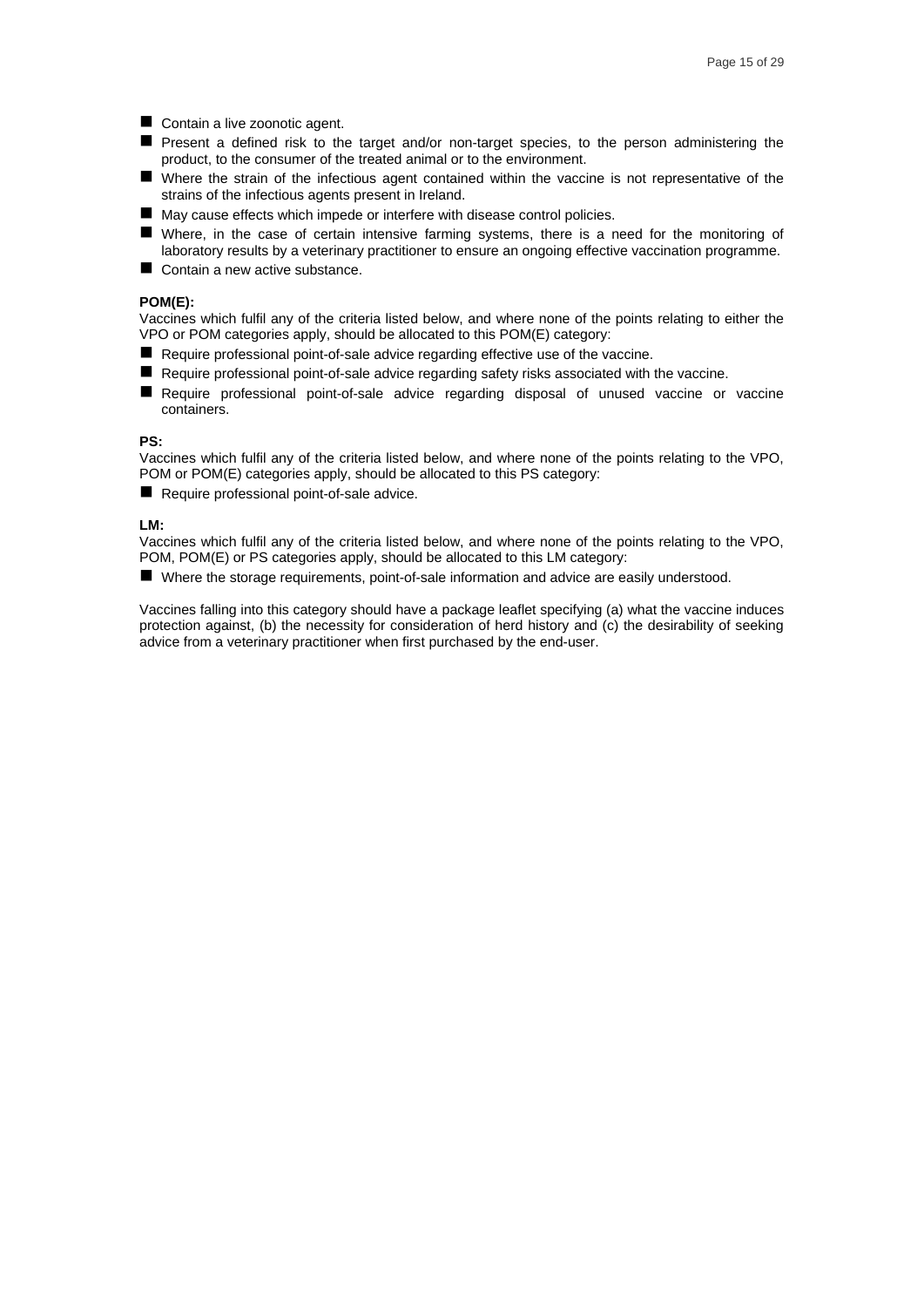#### **Terms of Reference of Working Group on Classification of Methods of Supply of Veterinary Vaccines**

**Objective**: To review the current methods of supply available and to prepare a guidance document for the IMB on the most appropriate criteria for allocating supply categories to new vaccines or altering the existing national supply routes for veterinary vaccines.

The Report offers advice to the Advisory Committee for Veterinary Medicines (ACVM) of the Irish Medicines Board in relation to the suitability or appropriateness of its current policy in this matter.

#### **Guidelines for the Working Group**:

- 1. To examine the current supply categorisation for veterinary vaccines for livestock, aquaculture, poultry, bloodstock and companion animals with a view to ascertaining whether they are appropriate.
- 2. To take account of the relevant legislation for allocating medicines to an appropriate supply category.
- 3. To consider if modification to the IMB's criteria for allocation of a suitable supply category for veterinary vaccines is required and if so, to suggest amendments.
- 4. To review the impact of changes to the rules governing the issue of prescriptions and the supply of vaccines by licensed merchants in formulating any proposals for amendment.
- 5. To evaluate the likely effect of any change to the method of supply of existing veterinary vaccines for animal health and welfare, practical accessibility and on stakeholders involved in prescribing and supplying the medicine.
- 6. To assess whether, in view of market conditions or circumstances, there are other criteria which should be considered.
- 7. To compile a report for the Advisory Committee for Veterinary Medicines before 27 July 2007.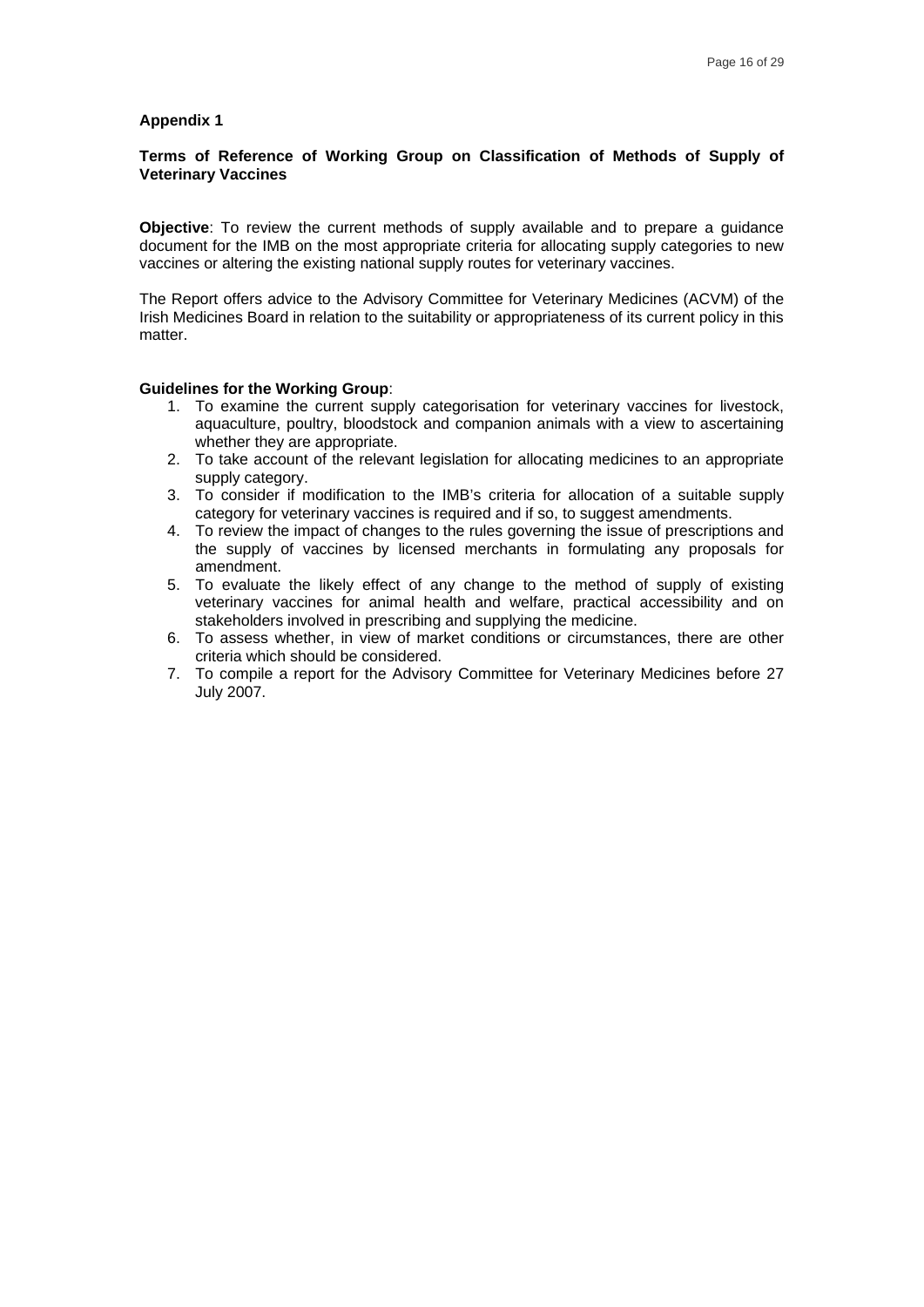#### **Membership of the Working Group**:

The membership of the Working Group comprised persons with relevant experience in risk assessment, regulation, use and disposal of medicines. The members of the Working Group are as follows:

Mr. P.J. O'Connor, (Chairman) MVB, DVSM, MRCVS, Veterinarian

Dr. J. Gabriel Beechinor, MVB, MVM, PhD, MRCVS, C.Dip.AF, Director of Veterinary

Medicines, IMB

Mr. Matt Browne, B.Sc(Pharm), FPSI, Retired Pharmacist

Mr. Denis Healy, MVB, MRCVS, Veterinary Inspector, Department of Agriculture, Fisheries and Food

Dr. Una Moore, BA Mod, H.Dip.Ed, PhD, Senior Immunological Assessor, IMB

Prof. Joe Quinn, MVB, PhD, MRCVS, Retired Professor of Veterinary Microbiology & Parasitology

Prof. Peter Weedle, B.Pharm, LLM, PhD, MRPharmS, MPSI, Community Pharmacist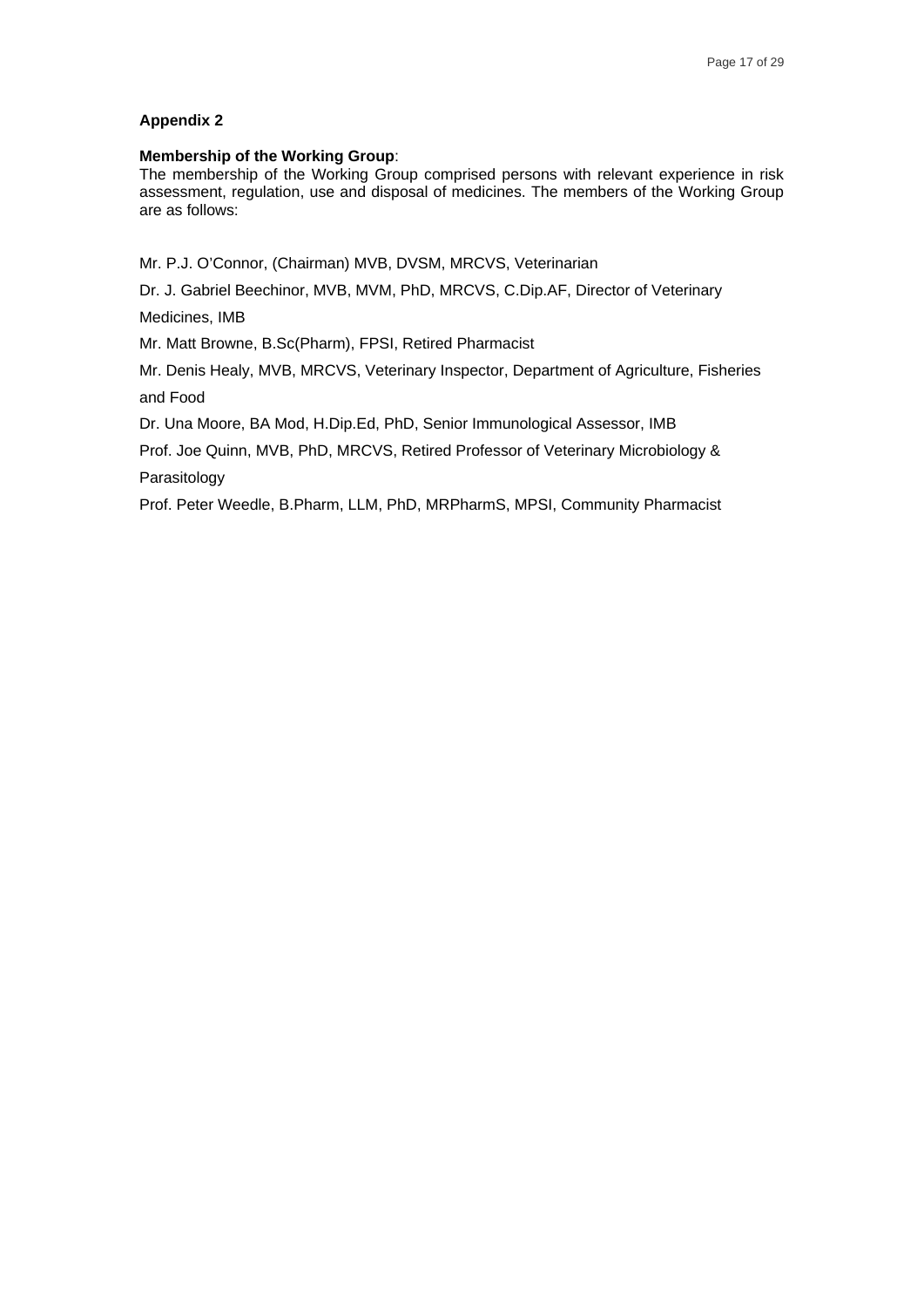## **Interested Parties who made Submissions to the Working Group**

ACORN Independent Merchants Group Animal and Plant Health Association # Irish Co-operative Organisation Society # Irish Creamery Milk Suppliers Association # Irish Farmers Association # Irish Greyhound Board # Irish Pharmaceutical Union # Pharmaceutical Society of Ireland # Teagasc Veterinary Council of Ireland Veterinary Ireland #

# denotes parties who also made an oral submission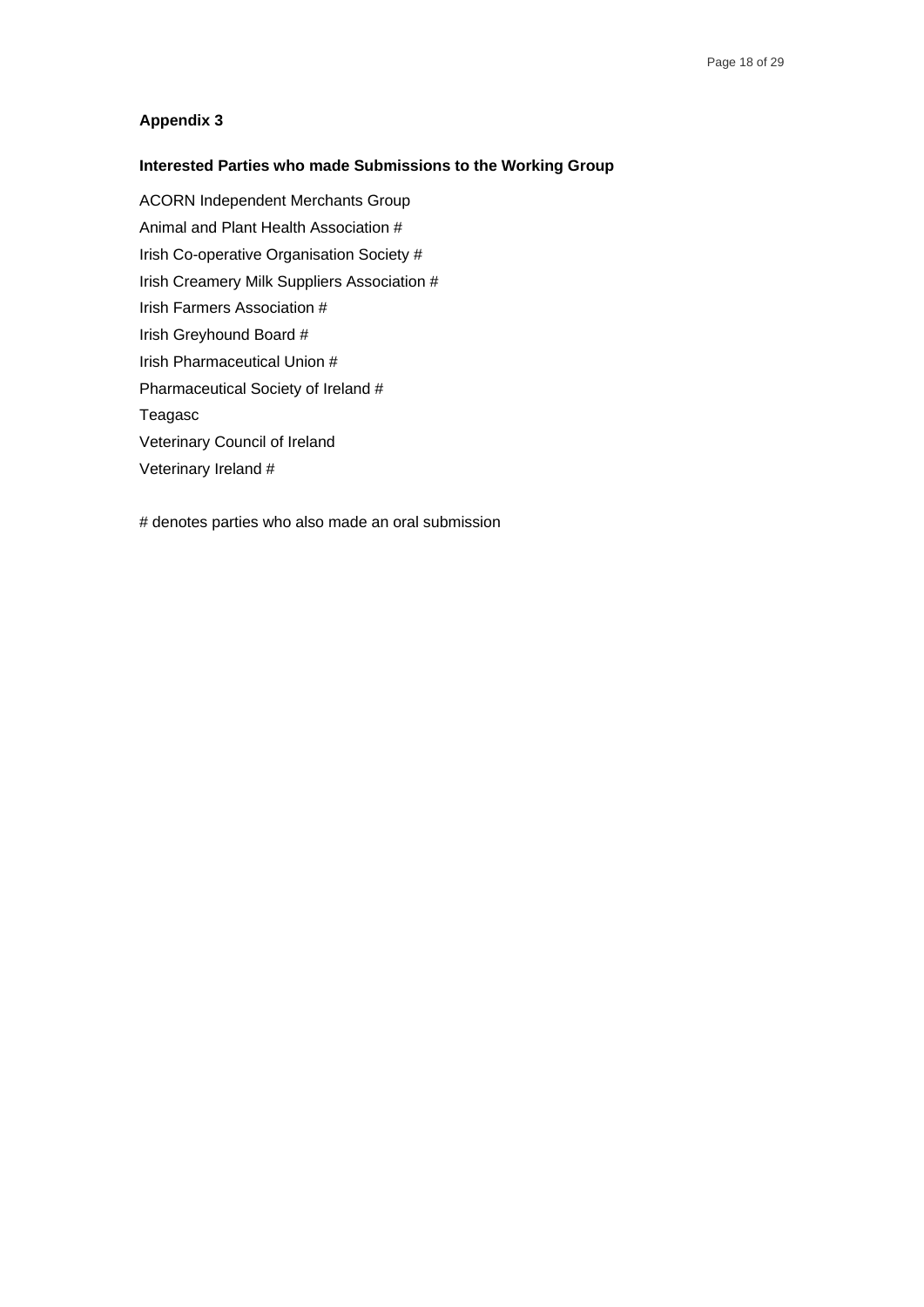#### **Routes of Supply as set out by the European Communities (Animal Remedies) Regulations 2007**

- **'Veterinary Practitioner Only (VPO-1)'** refers to an animal remedy which may be administered only by a registered veterinary practitioner.
- '**Veterinary Practitioner Only (VPO)'** refers to an animal remedy which may be administered only by a registered veterinary practitioner, or under the direct supervision of a registered veterinary practitioner where the registered veterinary practitioner is present at the time of administration and is in a position to render assistance if required.

'**Prescription Only (POM)'** – refers to an animal remedy which may be sold or supplied only  $by -$ 

- (i) a pharmacist from a pharmacy in accordance with the prescription of a registered veterinary practitioner,
- (ii) a registered veterinary practitioner and the animal is under his or her care and he or she has issued a veterinary prescription in respect of the animal remedy, or
- (iii) a responsible person from a premises to which an animal remedies merchant's licence relates in accordance with a veterinary prescription, in the case of an immunological animal remedy (if designated Prescription Only).

**'Prescription Only Exempt [POM(E)]'** – refers to an animal remedy which may be sold or supplied only by –

- (i) a pharmacist from a pharmacy,
- (ii) a registered veterinary practitioner and the animal is under his or her care.

**'Pharmacy Only (PS)' –** refers to an animal remedy which may be sold or supplied only –

- (i) from a pharmacy under the personal supervision of a pharmacist, or
- (ii) by a registered veterinary practitioner and the animal is under his or her care.

'Licensed Merchant (LM)' - refers to an animal remedy which may be sold or supplied only

(i)from a pharmacy,

–

- (ii) by a registered veterinary practitioner and the animal is under his or her care, or
- (iii) from a premises to which an animal remedies merchant's licence relates.

**'Companion Animal Medicine (CAM)'** – refers to a companion animal medicine which may be sold or supplied only –

- (i)from a pharmacy,
- 
- (ii) by a registered veterinary practitioner<br>(iii) from a premises to which an anima from a premises to which an animal remedies merchant's licence relates, or
- (iv) from a premises to which a companion animal medicine seller's registration relates.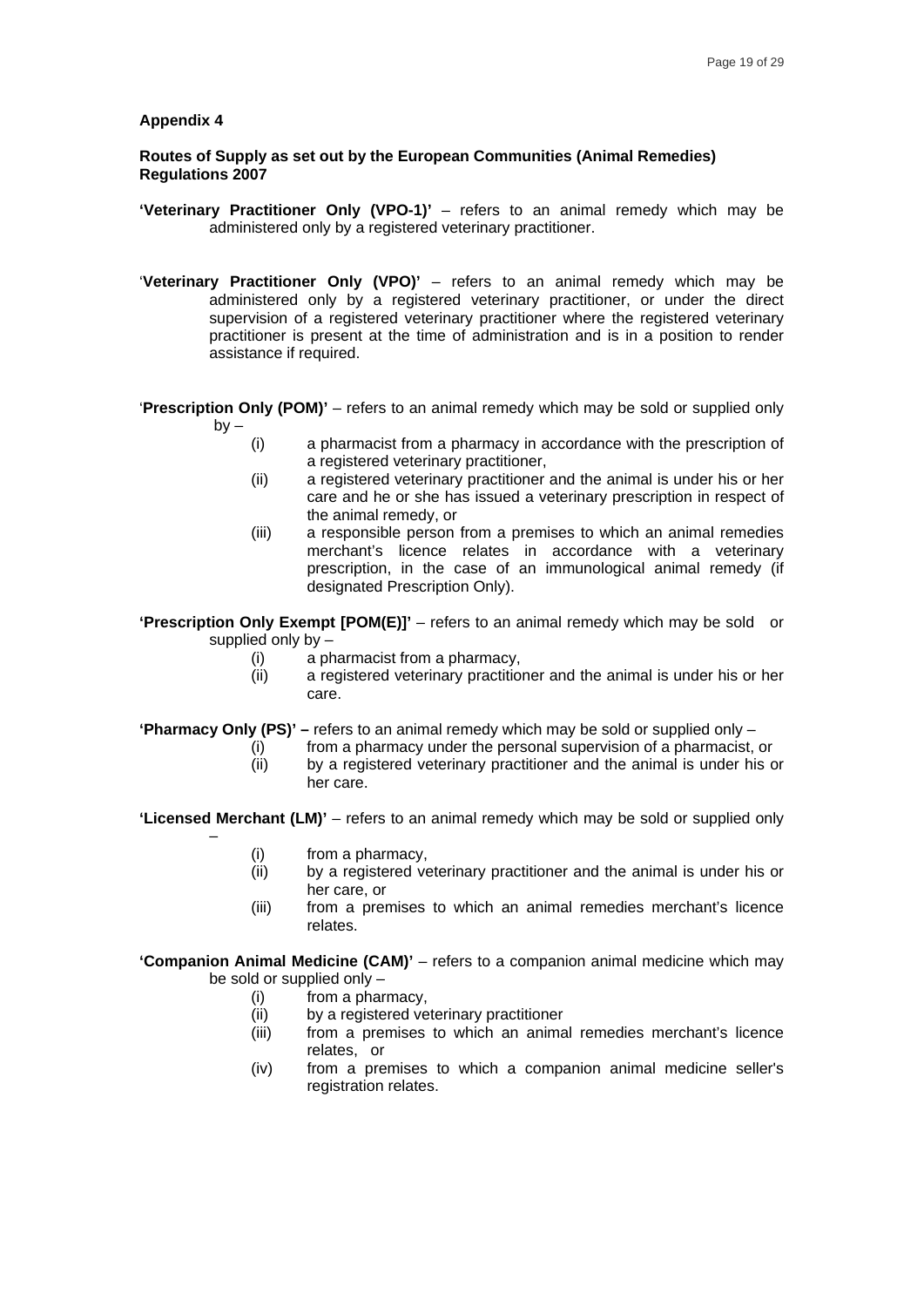#### **Criteria Established by the European Communities (Animal Remedies) Regulations 2007 to be taken into account by the IMB in Designating the Route of Sale**

1. In deciding the route of sale or supply for an animal remedy, the Board has due regard to the need to protect public health, animal health, animal welfare and the environment and accordingly has due regard to –

- (a) the need for prior professional diagnosis,
- (b) the need for particular skill or training in the administration of the animal remedy in order to avoid unnecessary risk to the target animal or the person administering the product to the animal, and
- (c) the need for professional or specialist training in relation to the storage, handling or disposal of the animal remedy.

2. If, in the opinion of the Board, an animal remedy requires to be administered by or under the direct supervision of a registered veterinary practitioner, because

- (a) the method of administration is novel, or
- (b) the professional skill of a registered veterinary practitioner is necessary in order to avoid unnecessary risk to the animal to be treated or to the person administering the animal remedy, or
- (c) to comply with the Law of the State, or restrictions arising from Community Law or the relevant United Nations Conventions on narcotic or psychotropic substances,

the animal remedy is restricted to administration by, or, as the case may be, under the direct supervision of a registered veterinary practitioner (VPO).

3. Without prejudice to stricter provisions pursuant to the law of the State, an animal remedy to which the following conditions apply is restricted to supply in accordance with the prescription of a registered veterinary practitioner (POM) –

- (a) an animal remedy subject to official restriction on sale, supply or use, such as  $-$ 
	- (i) the restrictions resulting from the implementation of the relevant United Nations conventions on narcotic and psychotropic substances,
	- (ii) the restrictions on the use of animal remedies from Community Law,
- (b) with effect from 1 January 2007, an animal remedy authorised for administration to a food–producing animal, except for an animal remedy exempted in accordance with criteria established under Article 67(a)(aa), second indent, of the Directive,
- (c) an animal remedy in respect of which special precautions shall be taken by a registered veterinary practitioner when prescribing the animal remedy in order to avoid any unnecessary risk to –
	- (i) the target species,
	- (ii) the person administering the animal remedy to the animal,
	- (iii) the environment;
- (d) an animal remedy intended for treatments or pathological processes which require a precise prior diagnosis or the administration of which may cause effects which impede or interfere with subsequent diagnostic or therapeutic measures,
- (e) officinal formulae intended for animals,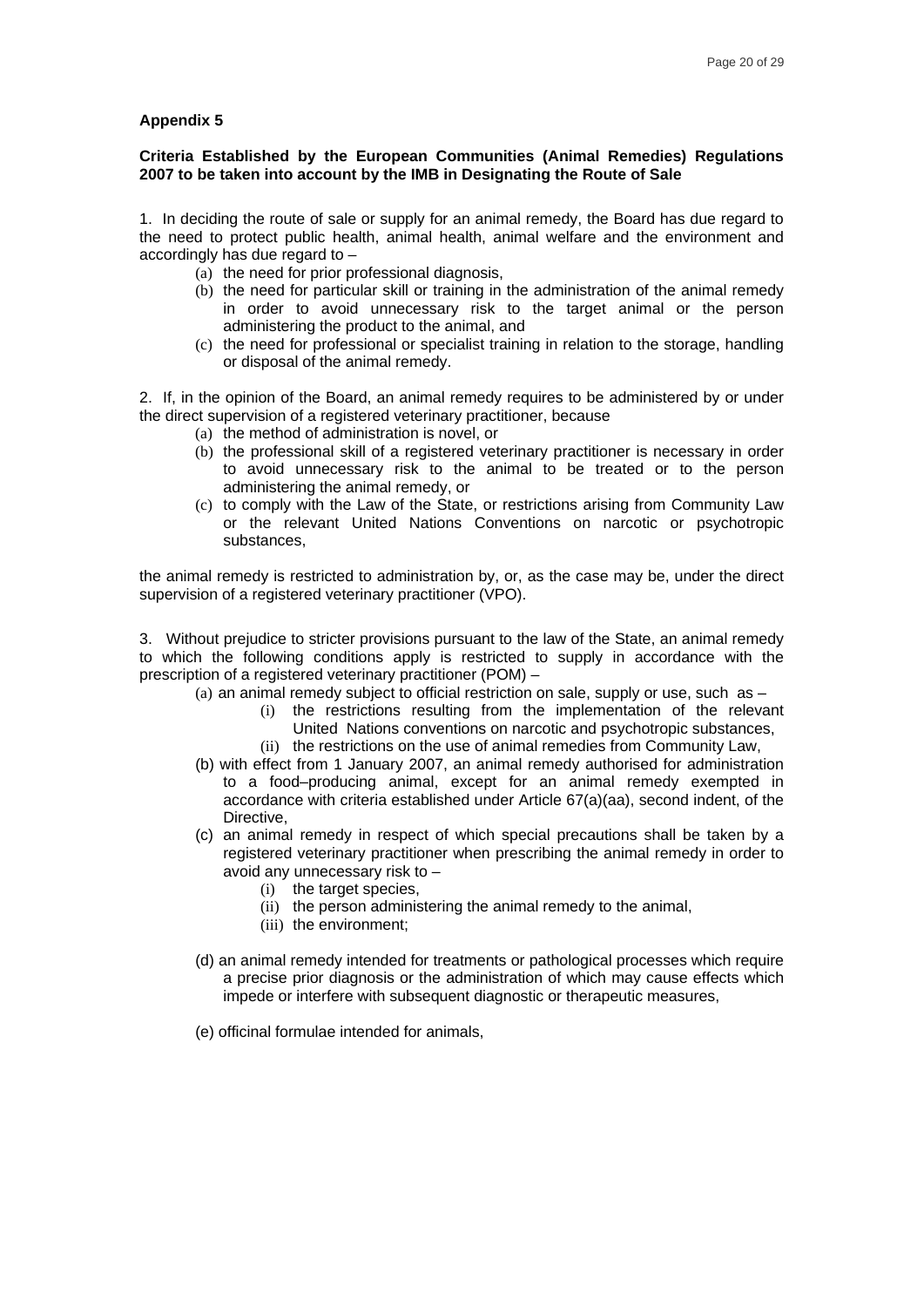#### **Appendix 5 cont. /**

(f) an animal remedy containing an active substance which has been authorised for use in animal remedies for less than five years unless, having regard to the information and particulars supplied by the applicant, or experience acquired in the practical use of the product, the Board is satisfied that none of the other criteria referred to in this paragraph apply.

4. In the case of an animal remedy to which some or all of the provisions of paragraph 3 apply, other than subparagraph (b) or (d), the Board having regard to  $-$ 

- (a) the purposes for which the animal remedy is intended,
- (b) the extent to which the container, label and package leaflet are specific to such purpose,
- (c) the strength of the active substance,
- (d) the maximum dose specified in the veterinary product authorisation,
- (e) the pharmaceutical form, and
- (f) the potential for misuse,

may designate the animal remedy as prescription only exempt (POM(E)).

5. If the Board considers that sale or supply of an animal remedy should be accompanied by professional point–of–sale advice regarding –

- (a) potential risks to the person administering the animal remedy,
- (b) possible contra-indications with other commonly used animal remedies,
- (c) the method of administration or use or the handling or preparation prior to use,
- (d) storage conditions, in particular unusual conditions, both prior to and during use, or
- (e) unusual conditions for safe disposal of used or unused material including containers

the animal remedy is designated pharmacy only sale (PS).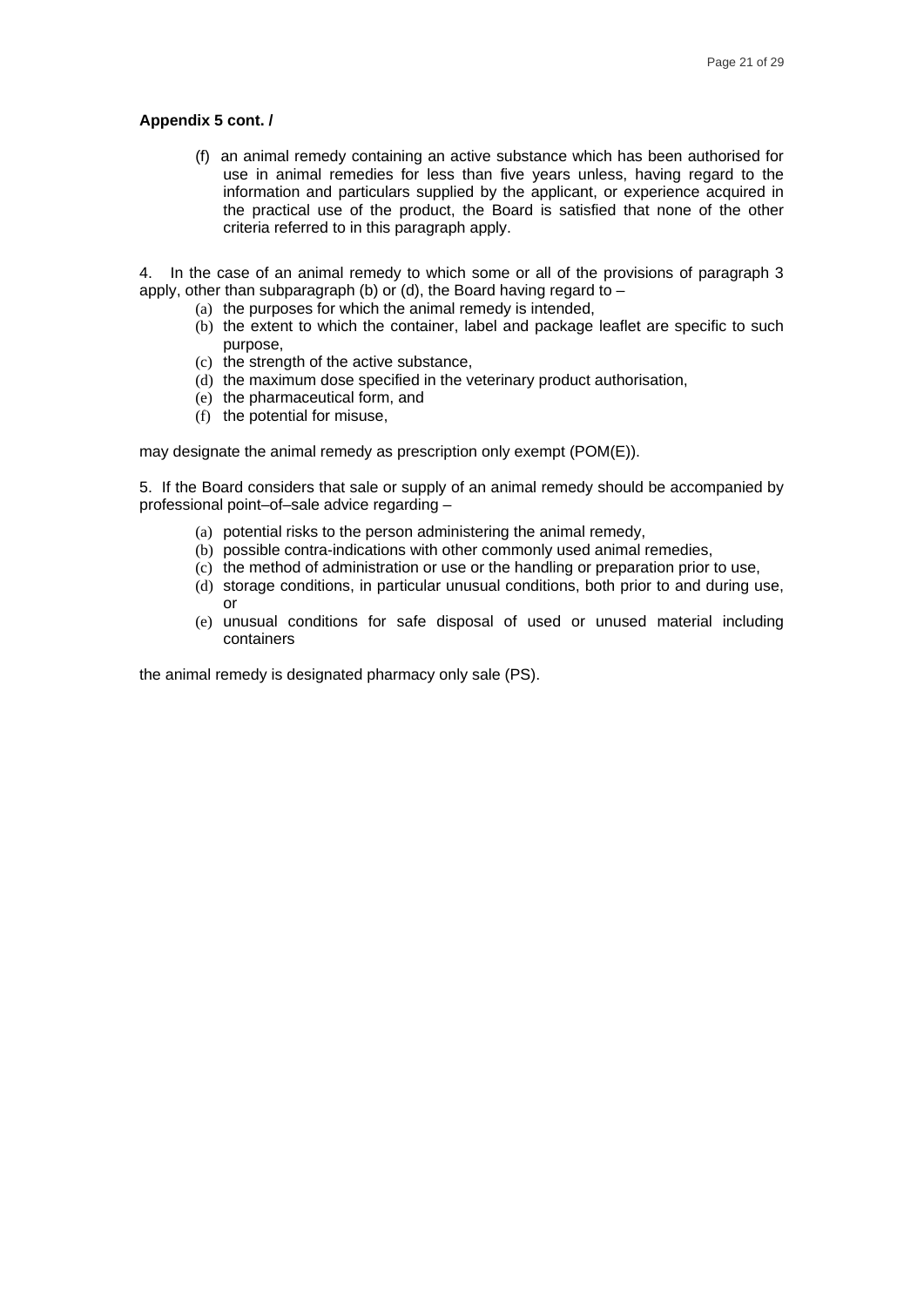## **Listing of Veterinary Vaccines with their Existing and Recommended Routes of Supply**

## **List of all nationally authorised vaccines**

| VPA no.        | <b>Target Species</b> | <b>Product Name</b>                     |                | <b>Method of Sale &amp; Supply</b> |
|----------------|-----------------------|-----------------------------------------|----------------|------------------------------------|
|                |                       |                                         | <b>Current</b> | Recommended                        |
| 10974/013/001  | <b>Bovine</b>         | <b>BOVIDEC</b>                          | POM(E)         | POM(E)                             |
| 10996/152/001  | <b>Bovine</b>         | <b>BOVILIS BOVIPAST RSP</b>             | POM(E)         | POM(E)                             |
| 10847/001/001A | <b>Bovine</b>         | <b>BOVILIS BVD</b>                      | POM(E)         | POM(E)                             |
| 10996/081/001  | <b>Bovine</b>         | BOVILIS HUSKVAC - ORAL LUNGWORM VACCINE | POM(E)         | POM(E)                             |
| 10996/078/001  | <b>Bovine</b>         | <b>BOVILIS IBR</b>                      | <b>POM</b>     | <b>POM</b>                         |
| 10996/200/001  | <b>Bovine</b>         | <b>BOVILIS IBR MARKER INAC</b>          | <b>POM</b>     | POM(E)                             |
| 10996/172/001  | <b>Bovine</b>         | <b>BOVILIS IBR MARKER LIVE</b>          | <b>POM</b>     | POM(E)                             |
| 10996/082/001  | <b>Bovine</b>         | <b>BOVILIS IBR+PI3 LIVE</b>             | <b>POM</b>     | <b>POM</b>                         |
| 10996/184/001  | <b>Bovine</b>         | <b>BOVILIS RINGVAC</b>                  | <b>POM</b>     | POM(E)                             |
| 10996/165/001  | <b>Bovine</b>         | <b>BOVIVAC S</b>                        | POM(E)         | POM(E)                             |
| 10846/005/001  | <b>Bovine</b>         | <b>HIPRABOVIS PNEUMOS</b>               | <b>POM</b>     | <b>POM</b>                         |
| 10846/003/001  | <b>Bovine</b>         | HIPRABOVIS-4                            | <b>POM</b>     | <b>POM</b>                         |
| 10019/066/001  | <b>Bovine</b>         | <b>IMURESP RP</b>                       | <b>POM</b>     | <b>POM</b>                         |
| 10007/034/001  | <b>Bovine</b>         | <b>INSOL TRICHOPHYTON</b>               | <b>LM</b>      | LM                                 |
| 10996/183/001  | <b>Bovine</b>         | <b>LACTOVAC</b>                         | <b>POM</b>     | LM                                 |
| 10277/062/001  | <b>Bovine</b>         | LEPTAVOID-H                             | POM(E)         | LM                                 |
| 10857/034/001  | <b>Bovine</b>         | <b>MILOXAN</b>                          | POM(E)         | LM                                 |
| 10857/029/001  | <b>Bovine</b>         | <b>PASTOBOV</b>                         | POM(E)         | POM(E)                             |
| 10019/104/001  | <b>Bovine</b>         | <b>PREGSURE BVD</b>                     | <b>POM</b>     | <b>POM</b>                         |
| 10019/103/001  | <b>Bovine</b>         | RISPOVAL 3 - BRSV - P13 - BVD           | <b>POM</b>     | POM(E)                             |
| 10019/080/001  | <b>Bovine</b>         | RISPOVAL IBR-MARKER INACTIVATED         | <b>POM</b>     | POM(E)                             |
| 10019/081/001  | <b>Bovine</b>         | RISPOVAL IBR-MARKER LIVE                | <b>POM</b>     | POM(E)                             |
| 10019/069/001  | <b>Bovine</b>         | RISPOVAL PASTEURELLA                    | POM(E)         | <b>POM</b>                         |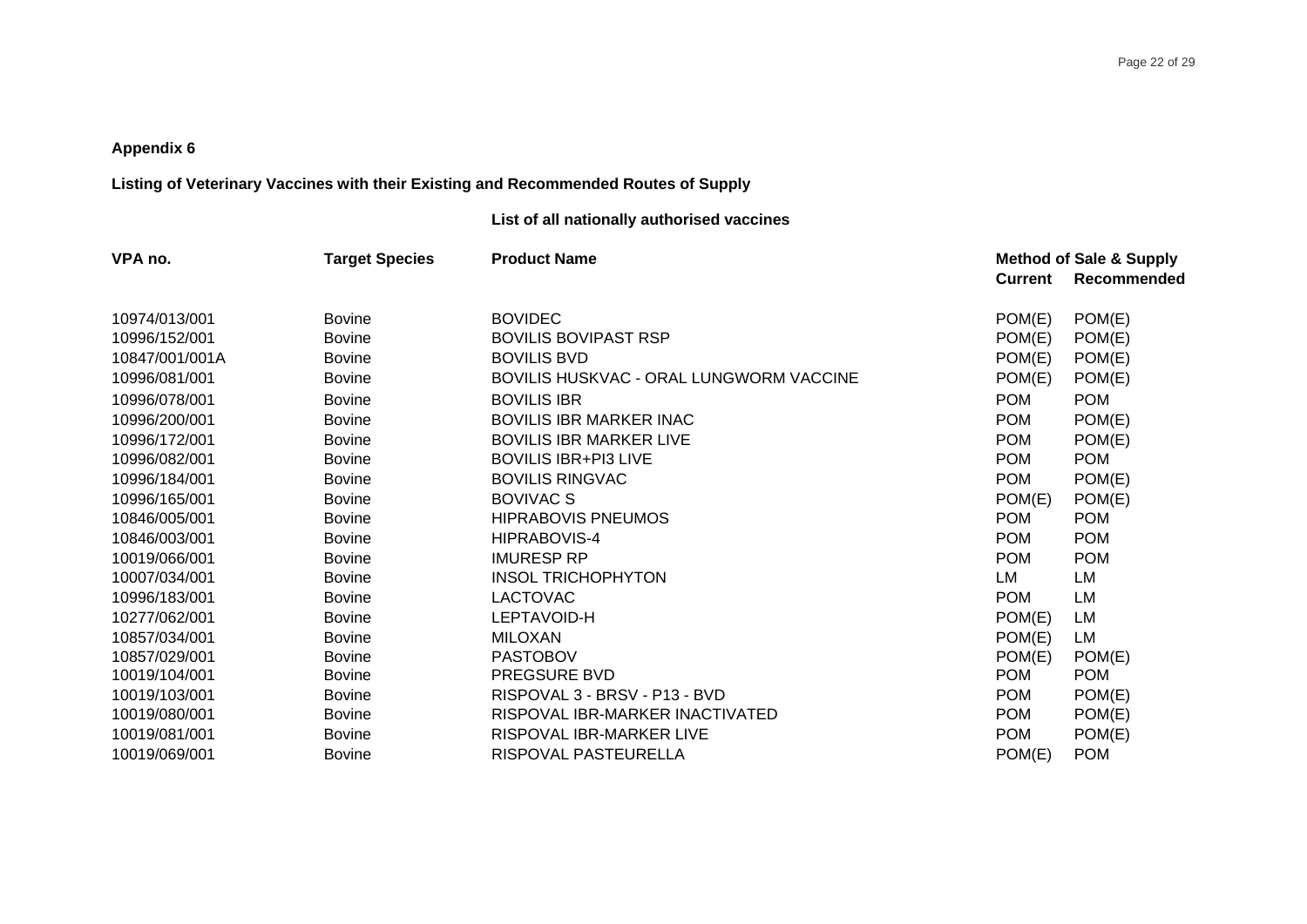| 10019/067/001<br>10019/105/001<br>10277/070/001<br>10019/070/001<br>10983/036/001A<br>10974/014/001<br>10861/033/001<br>10277/065/001<br>10857/035/001 | <b>Bovine</b><br><b>Bovine</b><br><b>Bovine</b><br><b>Bovine</b><br><b>Bovine</b><br><b>Bovine</b><br><b>Bovine</b><br><b>Bovine</b><br><b>Bovine</b> | <b>RISPOVAL RS</b><br>RISPOVAL RS+PI3 INTRANASAL<br>ROTAVEC CORONA<br><b>SPIROVAC</b><br><b>TECVAX PASTEURELLA 1/6</b><br><b>TORVAC</b><br><b>TRIANGLE BVD</b><br><b>TRIBOVAX T</b><br><b>TRIVACTON 6</b> | <b>POM</b><br><b>POM</b><br>POM(E)<br>POM(E)<br><b>POM</b><br>POM(E)<br>POM(E)<br>LM<br>POM(E) | POM(E)<br>POM(E)<br><b>POM</b><br>LM<br>POM(E)<br>POM(E)<br>POM(E)<br>LM<br>LM |
|--------------------------------------------------------------------------------------------------------------------------------------------------------|-------------------------------------------------------------------------------------------------------------------------------------------------------|-----------------------------------------------------------------------------------------------------------------------------------------------------------------------------------------------------------|------------------------------------------------------------------------------------------------|--------------------------------------------------------------------------------|
| 10996/079/001                                                                                                                                          | Ovine                                                                                                                                                 | <b>ENZOVAX</b>                                                                                                                                                                                            | <b>POM</b>                                                                                     | <b>POM</b>                                                                     |
| 10277/064/001                                                                                                                                          | Ovine                                                                                                                                                 | <b>FOOTVAX</b>                                                                                                                                                                                            | <b>LM</b>                                                                                      | <b>POM</b>                                                                     |
| 10996/146/001                                                                                                                                          | Ovine                                                                                                                                                 | <b>HEPTAVAC P PLUS</b>                                                                                                                                                                                    | LM                                                                                             | LM                                                                             |
| 10996/147/001                                                                                                                                          | Ovine                                                                                                                                                 | <b>OVIPAST PLUS</b>                                                                                                                                                                                       | LM                                                                                             | LM                                                                             |
| 10996/149/001                                                                                                                                          | Ovine                                                                                                                                                 | <b>OVIVAC P PLUS</b>                                                                                                                                                                                      | LM                                                                                             | LM                                                                             |
| 10277/067/001                                                                                                                                          | Ovine                                                                                                                                                 | SCABIVAX CONTAGIOUS PUSTULAR DERMATITIS (ORF) VACC                                                                                                                                                        | <b>POM</b>                                                                                     | <b>POM</b>                                                                     |
| 10996/080/001                                                                                                                                          | Ovine                                                                                                                                                 | <b>TOXOVAX</b>                                                                                                                                                                                            | <b>POM</b>                                                                                     | <b>POM</b>                                                                     |
| 10277/063/001                                                                                                                                          | Bovine & Ovine                                                                                                                                        | <b>BLACKLEG VACCINE</b>                                                                                                                                                                                   | LM                                                                                             | LM                                                                             |
| 10996/142/001                                                                                                                                          | Bovine & Ovine                                                                                                                                        | <b>BLACKLEG VACCINE</b>                                                                                                                                                                                   | POM(E)                                                                                         | LM                                                                             |
| 10277/088/001                                                                                                                                          | Bovine & Ovine                                                                                                                                        | COVEXIN 10                                                                                                                                                                                                | LM                                                                                             | LM                                                                             |
| 10277/060/001                                                                                                                                          | Bovine & Ovine                                                                                                                                        | <b>COVEXIN8</b>                                                                                                                                                                                           | LM                                                                                             | LM                                                                             |
| 10857/033/001                                                                                                                                          | Bovine & Ovine                                                                                                                                        | <b>IMOCOLIBOV</b>                                                                                                                                                                                         | <b>POM</b>                                                                                     | LM                                                                             |
| 10861/086/001                                                                                                                                          | <b>Companion Animals</b>                                                                                                                              | <b>BRONCHI-SHIELD</b>                                                                                                                                                                                     | <b>POM</b>                                                                                     | <b>POM</b>                                                                     |
| 10861/090/001                                                                                                                                          | <b>Companion Animals</b>                                                                                                                              | DURAMUNE PI + L                                                                                                                                                                                           | <b>POM</b>                                                                                     | <b>POM</b>                                                                     |
| 10861/091/001                                                                                                                                          | <b>Companion Animals</b>                                                                                                                              | DURAMUNE PI + LC                                                                                                                                                                                          | <b>POM</b>                                                                                     | <b>POM</b>                                                                     |
| 10861/088/001                                                                                                                                          | <b>Companion Animals</b>                                                                                                                              | DURAMUNE PUPPY DP+C                                                                                                                                                                                       | <b>POM</b>                                                                                     | <b>POM</b>                                                                     |
| 10857/036/001                                                                                                                                          | <b>Companion Animals</b>                                                                                                                              | <b>EURICAN DHPPI</b>                                                                                                                                                                                      | <b>POM</b>                                                                                     | <b>POM</b>                                                                     |
| 10857/055/001                                                                                                                                          | <b>Companion Animals</b>                                                                                                                              | <b>EURICAN L</b>                                                                                                                                                                                          | <b>POM</b>                                                                                     | <b>POM</b>                                                                     |
| 10857/056/001                                                                                                                                          | <b>Companion Animals</b>                                                                                                                              | <b>EURICAN P</b>                                                                                                                                                                                          | <b>POM</b>                                                                                     | <b>POM</b>                                                                     |
| 10019/071/001                                                                                                                                          | <b>Companion Animals</b>                                                                                                                              | <b>FELOCELL CVR</b>                                                                                                                                                                                       | <b>POM</b>                                                                                     | <b>POM</b>                                                                     |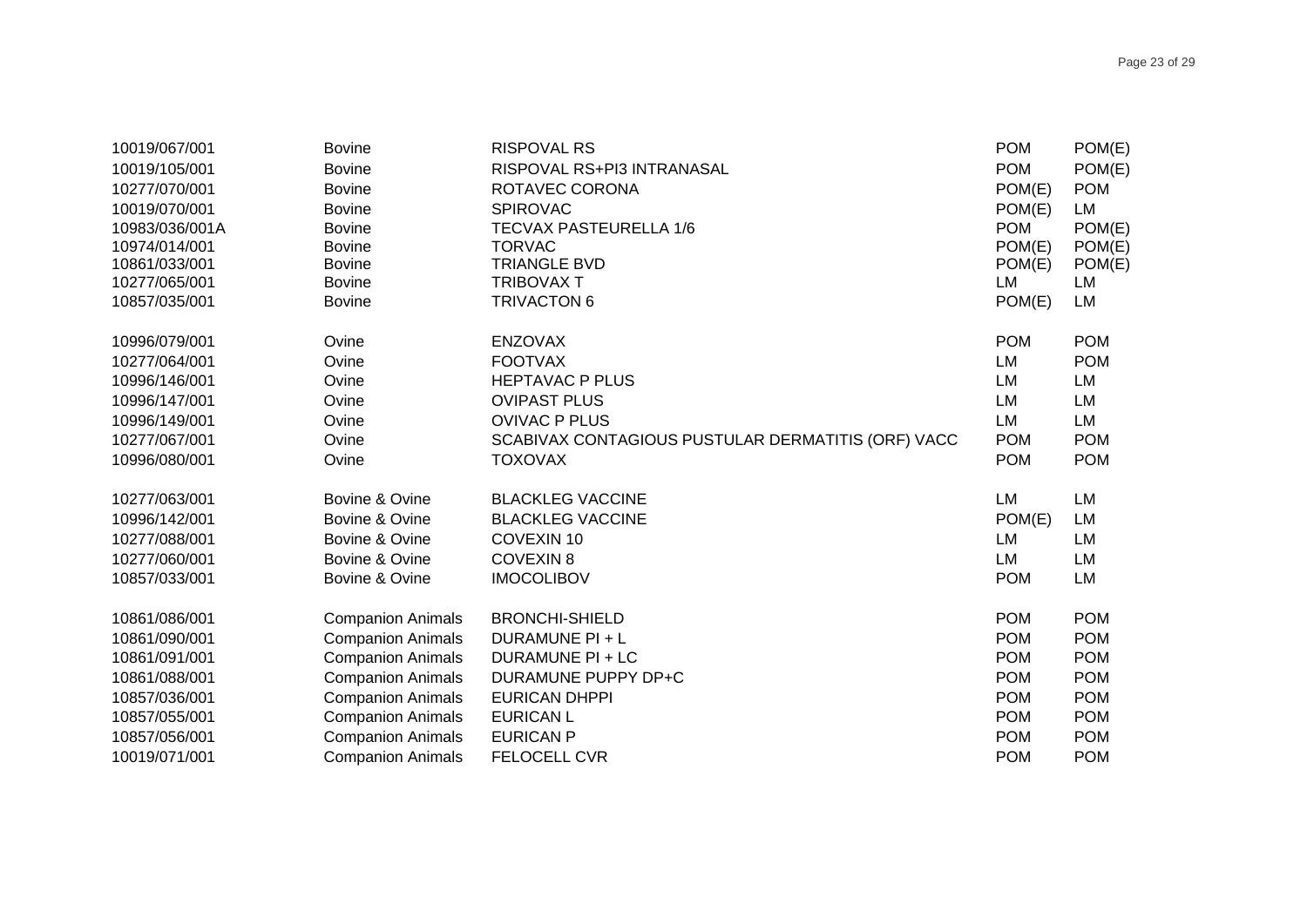| 10861/074/001 | <b>Companion Animals</b> | FEL-O-VAX IV                                                        | <b>POM</b> | <b>POM</b> |
|---------------|--------------------------|---------------------------------------------------------------------|------------|------------|
| 10277/084/001 | <b>Companion Animals</b> | <b>INTRAC</b>                                                       | <b>POM</b> | <b>POM</b> |
| 10996/174/001 | <b>Companion Animals</b> | NOBIVAC DHP LYOPHILISATE FOR RECONSTITUTION FOR<br><b>INJECTION</b> | <b>POM</b> | <b>POM</b> |
| 10996/166/001 | <b>Companion Animals</b> | NOBIVAC DHPPI                                                       | <b>POM</b> | <b>POM</b> |
| 10996/182/001 | <b>Companion Animals</b> | NOBIVAC DUCAT                                                       | <b>POM</b> | <b>POM</b> |
| 10996/195/001 | <b>Companion Animals</b> | NOBIVAC FORCAT                                                      | <b>POM</b> | <b>POM</b> |
| 10996/129/001 | <b>Companion Animals</b> | NOBIVAC KC                                                          | <b>POM</b> | <b>POM</b> |
| 10996/169/001 | <b>Companion Animals</b> | NOBIVAC LEPTO 2                                                     | <b>POM</b> | <b>POM</b> |
| 10996/167/001 | <b>Companion Animals</b> | NOBIVAC PARVO C                                                     | <b>POM</b> | <b>POM</b> |
| 10996/176/001 | <b>Companion Animals</b> | <b>NOBIVAC PI</b>                                                   | <b>POM</b> | <b>POM</b> |
| 10996/170/001 | <b>Companion Animals</b> | <b>NOBIVAC RABIES</b>                                               | <b>POM</b> | <b>POM</b> |
| 10996/171/001 | <b>Companion Animals</b> | NOBIVAC TRICAT                                                      | <b>POM</b> | <b>POM</b> |
| 10996/204/001 | <b>Companion Animals</b> | NOBIVAC TRICAT TRIO                                                 | <b>POM</b> | <b>POM</b> |
| 10277/090/001 | <b>Companion Animals</b> | PROCYON DOG DA2PPI/CVL                                              | <b>POM</b> | <b>POM</b> |
| 10857/054/001 | <b>Companion Animals</b> | <b>RABISIN</b>                                                      | <b>POM</b> | <b>POM</b> |
| 10019/075/001 | <b>Companion Animals</b> | <b>VANGUARD 7</b>                                                   | <b>POM</b> | <b>POM</b> |
| 10019/072/001 | <b>Companion Animals</b> | <b>VANGUARD CPV</b>                                                 | <b>POM</b> | <b>POM</b> |
| 10019/073/001 | <b>Companion Animals</b> | VANGUARD CPV-L                                                      | <b>POM</b> | <b>POM</b> |
| 10019/074/001 | <b>Companion Animals</b> | <b>VANGUARD LEPTO-CI</b>                                            | <b>POM</b> | <b>POM</b> |
| 10861/087/001 | Equine                   | ARTERVAC                                                            | <b>POM</b> | <b>POM</b> |
| 10861/068/001 | Equine                   | <b>DUVAXYN IE</b>                                                   | <b>POM</b> | <b>POM</b> |
| 10861/069/001 | Equine                   | DUVAXYN IE-T PLUS                                                   | <b>POM</b> | <b>POM</b> |
| 10861/067/001 | Equine                   | <b>DUVAXYN T</b>                                                    | <b>POM</b> | <b>POM</b> |
| 10996/158/001 | Equine                   | <b>EQUILIS RESEQUIN</b>                                             | <b>POM</b> | <b>POM</b> |
| 10996/158/002 | Equine                   | <b>EQUILIS RESQUIN</b>                                              | <b>POM</b> | <b>POM</b> |
| 10277/081/001 | Equine                   | <b>EQUIP F</b>                                                      | <b>POM</b> | <b>POM</b> |
| 10277/079/001 | Equine                   | <b>EQUIP T</b>                                                      | <b>POM</b> | <b>POM</b> |
| 10277/080/001 | Equine                   | <b>EQUIP FT</b>                                                     | <b>POM</b> | <b>POM</b> |
| 10996/153/001 | Equine                   | PREVAC PRO                                                          | <b>POM</b> | <b>POM</b> |
| 10996/153/002 | Equine                   | PREVAC PRO                                                          | <b>POM</b> | <b>POM</b> |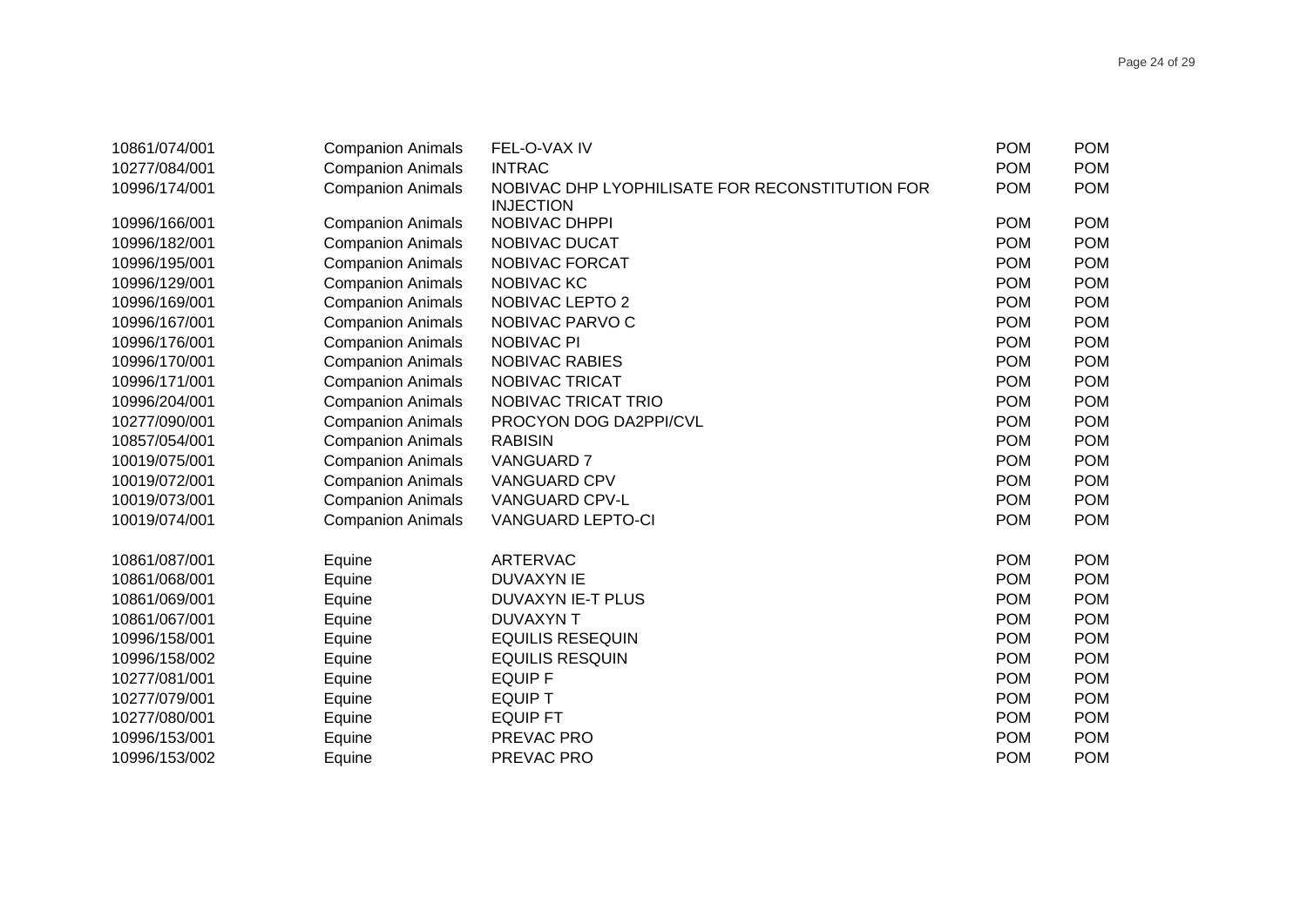| 10996/154/001  | Equine  | PREVAC T PRO                           | <b>POM</b> | <b>POM</b> |
|----------------|---------|----------------------------------------|------------|------------|
| 10996/154/002  | Equine  | PREVAC T PRO                           | <b>POM</b> | <b>POM</b> |
|                |         |                                        |            |            |
| 10804/001/001  | Piscine | ALPHA JECT 3000                        | POM(E)     | <b>POM</b> |
| 10277/089/001  | Piscine | <b>AQUAVAC ERM</b>                     | <b>POM</b> | <b>POM</b> |
| 10277/094/001  | Piscine | <b>AQUAVAC ERM ORAL</b>                | <b>POM</b> | <b>POM</b> |
| 10277/091/001  | Piscine | <b>AQUAVAC FNMPLUS</b>                 | <b>POM</b> | <b>POM</b> |
| 10277/097/001  | Piscine | <b>AQUAVAC FUROVAC</b>                 | <b>POM</b> | <b>POM</b> |
| 10277/096/001  | Piscine | AQUAVAC VIBRIO IMMERSION & INJECTION   | <b>POM</b> | <b>POM</b> |
| 10277/095/001  | Piscine | <b>AQUAVAC VIBRIO ORAL</b>             | <b>POM</b> | <b>POM</b> |
| 10974/019/001  | Piscine | FUROGEN 2 INJECTION VACCINE            | POM(E)     | <b>POM</b> |
| 10996/175/001  | Piscine | NORVAX COMPACT 4                       | POM(E)     | <b>POM</b> |
|                |         |                                        |            |            |
| 10996/140/001  | Porcine | <b>COLISORB</b>                        | POM(E)     | LM         |
| 10007/041/001  | Porcine | <b>ENTERISOL ILEITIS</b>               | <b>POM</b> | <b>POM</b> |
| 10996/159/001  | Porcine | <b>ERYSORB PLUS</b>                    | POM(E)     | LM         |
| 10857/044/001  | Porcine | <b>GESKYPUR</b>                        | <b>POM</b> | <b>POM</b> |
| 10277/071/001  | Porcine | GLETVAX 6                              | POM(E)     | LM         |
| 10857/030/001A | Porcine | <b>HYORESP</b>                         | POM(E)     | LM         |
| 10007/038/001  | Porcine | <b>INGELVAC M HYO</b>                  | <b>POM</b> | LM         |
| 10007/037/001  | Porcine | <b>INGELVAC PRRS KV</b>                | <b>POM</b> | <b>POM</b> |
| 10277/087/001  | Porcine | M+PAC                                  | <b>POM</b> | <b>POM</b> |
| 10846/004/001  | Porcine | MYPRAVAC SUIS SUSPENSION FOR INJECTION | POM(E)     | LM         |
| 10857/046/001  | Porcine | <b>PARVORUVAX</b>                      | POM(E)     | LM         |
| 10857/045/001  | Porcine | <b>PARVOVAX</b>                        | LM         | <b>POM</b> |
| 10996/100/001  | Porcine | PORCILIS APP                           | POM(E)     | POM(E)     |
| 10996/085/001  | Porcine | PORCILIS AUJESZKY                      | <b>POM</b> | <b>POM</b> |
| 10996/077/001  | Porcine | PORCILIS BEGONIA DF                    | <b>POM</b> | <b>POM</b> |
| 10996/084/001  | Porcine | PORCILIS BEGONIA IDAL                  | <b>POM</b> | <b>POM</b> |
| 10996/096/001  | Porcine | PORCILIS ERY                           | POM(E)     | LM         |
| 10996/097/001  | Porcine | <b>PORCILIS ERY+PARVO</b>              | POM(E)     | LM         |
| 10996/179/001  | Porcine | PORCILIS GLÄSSER                       | <b>POM</b> | <b>POM</b> |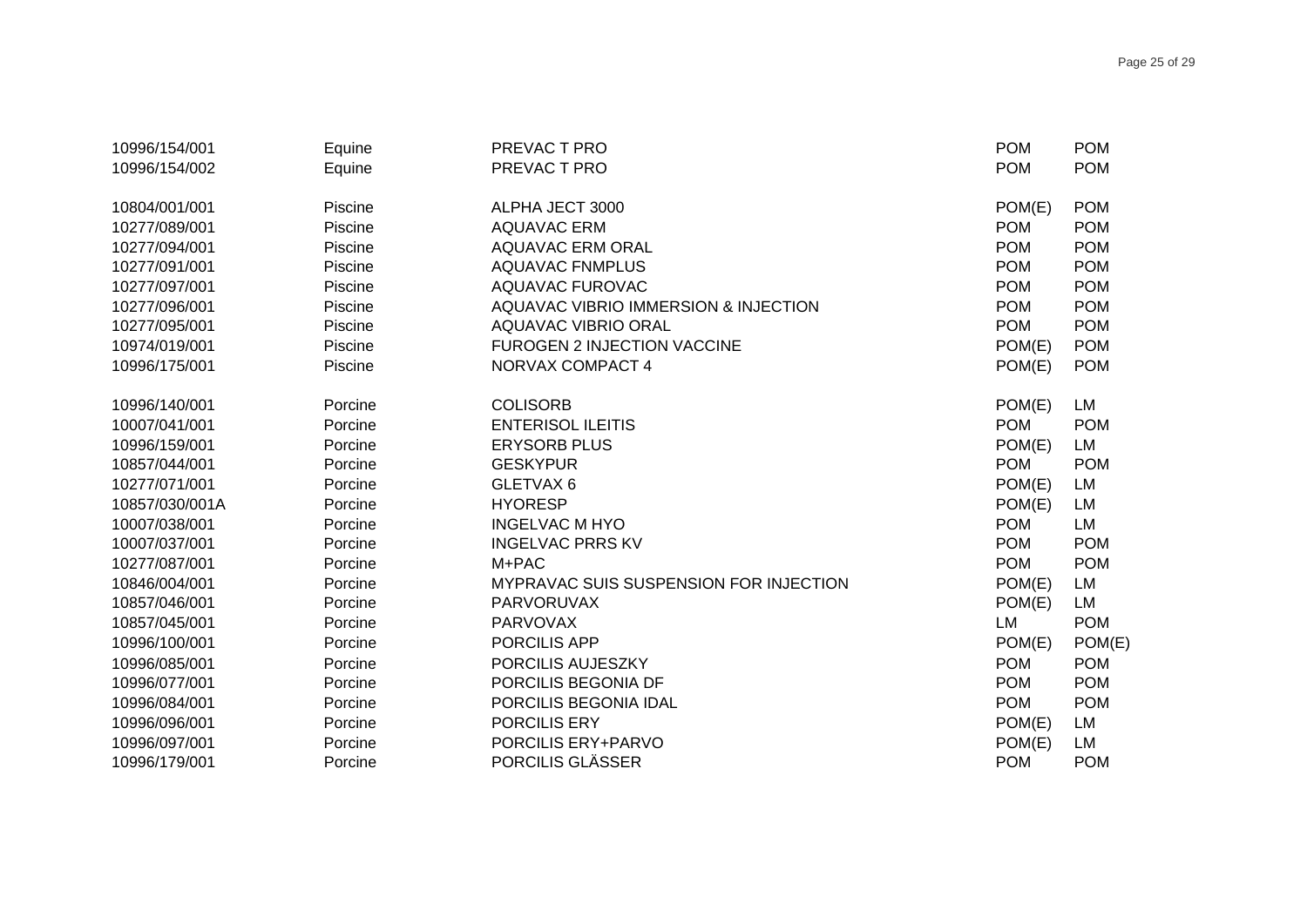| 10996/196/001  | Porcine | PORCILIS M HYO SUSPENSION FOR INJECTION | <b>POM</b> | LM         |
|----------------|---------|-----------------------------------------|------------|------------|
| 10996/098/001  | Porcine | PORCILIS PARVO                          | POM(E)     | LM         |
| 10996/099/001  | Porcine | PORCILIS PORCOL 5                       | POM(E)     | <b>POM</b> |
| 10996/128/002  | Porcine | PORCILIS PRRS-IDAL                      | <b>POM</b> | <b>POM</b> |
| 10996/128/001  | Porcine | PORCILIS PRRS-IM                        | <b>POM</b> | <b>POM</b> |
| 10996/141/001  | Porcine | PORCOVAC PLUS                           | POM(E)     | LM         |
| 10857/048/001  | Porcine | <b>PROGRESSIS</b>                       | <b>POM</b> | <b>POM</b> |
| 10019/068/001  | Porcine | STELLAMUNE MYCOPLASMA                   | POM(E)     | <b>POM</b> |
| 10019/077/001  | Porcine | <b>STELLAMUNE ONCE</b>                  | POM(E)     | <b>POM</b> |
| 10861/048/001  | Porcine | SUVAXYN AUJESZKY                        | <b>POM</b> | <b>POM</b> |
| 10861/051/001  | Porcine | SUVAXYN E. COLI P4                      | POM(E)     | LM         |
| 10861/085/001  | Porcine | <b>SUVAXYN ERY</b>                      | LM         | <b>POM</b> |
| 10861/047/001  | Porcine | SUVAXYN I-AUJESZKY O/W                  | <b>POM</b> | <b>POM</b> |
| 10861/046/001  | Porcine | SUVAXYN M HYO                           | POM(E)     | LM         |
| 10861/050/001  | Porcine | <b>SUVAXYN PARVO</b>                    | POM(E)     | LM         |
| 10861/081/001  | Porcine | SUVAXYN PARVO/E                         | POM(E)     | <b>POM</b> |
|                |         |                                         |            |            |
| 10857/052/001  | Poultry | <b>AVINEW</b>                           | POM(E)     | <b>POM</b> |
| 10857/050/001  | Poultry | <b>CRYOMAREX RISPENS</b>                | <b>POM</b> | <b>POM</b> |
| 10857/065/001  | Poultry | GALLIMUNE 302 ND+IB+EDS                 | <b>POM</b> | <b>POM</b> |
| 10857/066/001  | Poultry | GALLIMUNE 303 ND+IB+ART                 | <b>POM</b> | <b>POM</b> |
| 10857/067/001  | Poultry | GALLIMUNE 407 ND+IB+EDS+ART             | <b>POM</b> | <b>POM</b> |
| 10857/051/001  | Poultry | <b>GALLIVAC IB88</b>                    | POM(E)     | <b>POM</b> |
| 10857/049/001  | Poultry | <b>GALLIVAC IBD</b>                     | <b>POM</b> | <b>POM</b> |
| 10857/059/001  | Poultry | <b>GALLIVAC SE</b>                      | <b>POM</b> | <b>POM</b> |
| 10857/035/001  | Poultry | <b>NEMOVAC</b>                          | POM(E)     | <b>POM</b> |
| 10996/130/001  | Poultry | NOBILIS AE 1143                         | <b>POM</b> | <b>POM</b> |
| 10996/131/001  | Poultry | <b>NOBILIS CAV P4</b>                   | POM(E)     | <b>POM</b> |
| 10996/083/001A | Poultry | NOBILIS E COLI INAC                     | <b>POM</b> | <b>POM</b> |
| 10996/134/001  | Poultry | NOBILIS GUMBORO 228E                    | <b>POM</b> | <b>POM</b> |
| 10996/133/001  | Poultry | NOBILIS GUMBORO D78 LIVE                | POM(E)     | <b>POM</b> |
| 10996/135/001  | Poultry | <b>NOBILIS IB H120</b>                  | <b>POM</b> | <b>POM</b> |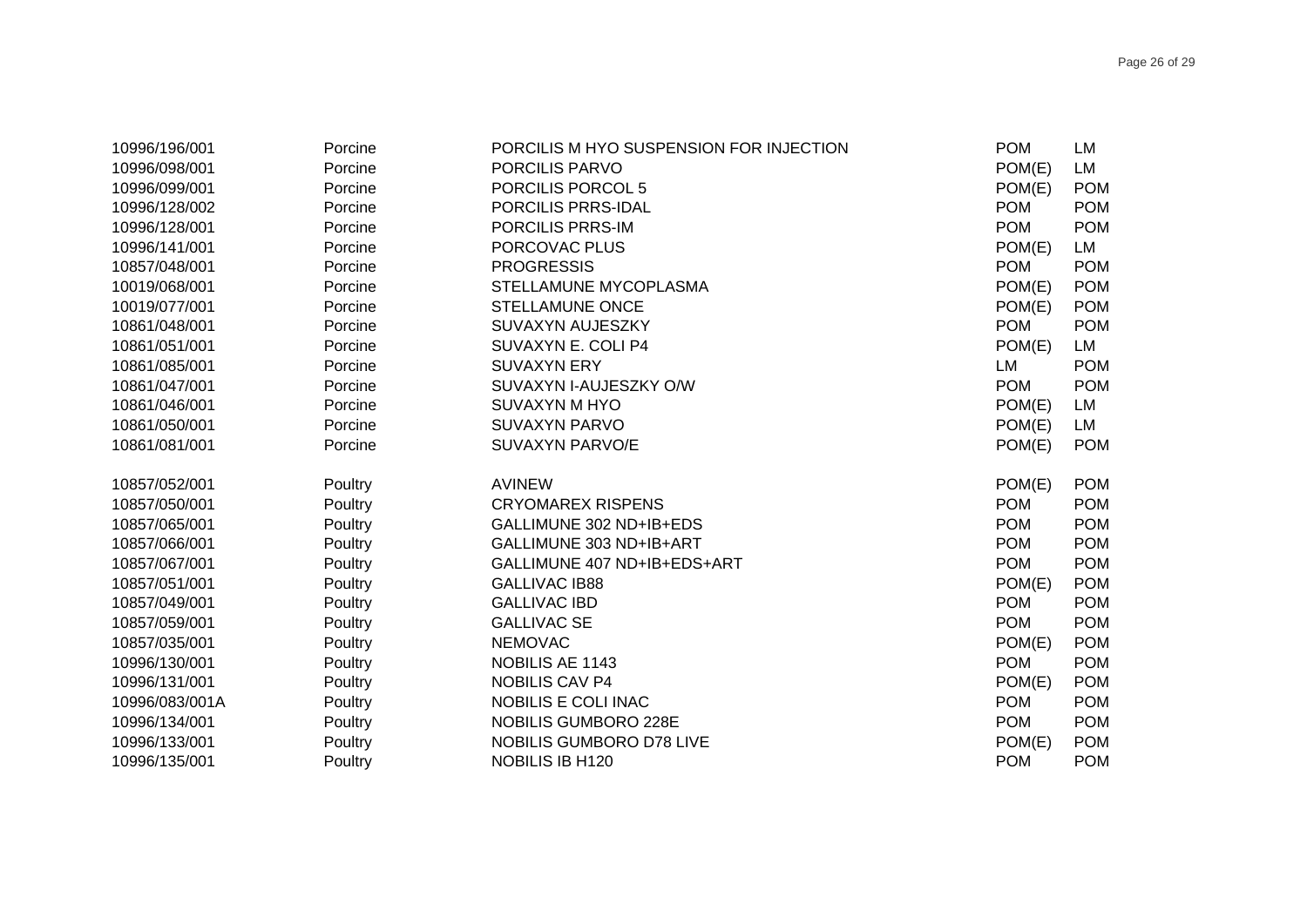| 10996/136/001 | Poultry | <b>NOBILIS IB MA 5</b>               | <b>POM</b> | <b>POM</b> |
|---------------|---------|--------------------------------------|------------|------------|
| 10996/094/001 | Poultry | <b>NOBILIS IB+ND+EDS</b>             | <b>POM</b> | <b>POM</b> |
| 10996/192/001 | Poultry | <b>NOBILIS IBMULI+ND+EDS</b>         | <b>POM</b> | <b>POM</b> |
| 10996/137/001 | Poultry | <b>NOBILIS MAREK THV LYO</b>         | POM(E)     | <b>POM</b> |
| 10996/187/001 | Poultry | <b>NOBILIS ND C2</b>                 | <b>POM</b> | <b>POM</b> |
| 10996/091/001 | Poultry | NOBILIS ND CLONE 30 LIVE             | <b>POM</b> | <b>POM</b> |
| 10996/090/001 | Poultry | NOBILIS ND HITCHNER LIVE             | <b>POM</b> | <b>POM</b> |
| 10996/190/001 | Poultry | NOBILIS RHINO CV                     | <b>POM</b> | <b>POM</b> |
| 10996/086/001 | Poultry | <b>NOBILIS RISMAVAC + CA126</b>      | <b>POM</b> | <b>POM</b> |
| 10996/087/001 | Poultry | NOBILIS RT+IBMULTI+G+ND              | <b>POM</b> | <b>POM</b> |
| 10996/181/001 | Poultry | NOBILIS RT+IBMULTI+ND+EDS            | <b>POM</b> | <b>POM</b> |
| 10996/180/001 | Poultry | <b>NOBILIS TRT</b>                   | <b>POM</b> | <b>POM</b> |
| 10996/088/001 | Poultry | <b>NOBILIS TRT LIVE</b>              | POM(E)     | <b>POM</b> |
| 10277/069/001 | Poultry | PARACOX 5                            | POM(E)     | <b>POM</b> |
| 10861/059/001 | Poultry | POULVAC AE                           | POM(E)     | <b>POM</b> |
| 10861/060/001 | Poultry | POULVAC BURSINE 2                    | <b>POM</b> | <b>POM</b> |
| 10861/055/001 | Poultry | POULVAC IB H120                      | POM(E)     | <b>POM</b> |
| 10861/058/001 | Poultry | POULVAC IB MM                        | <b>POM</b> | <b>POM</b> |
| 10861/083/001 | Poultry | POULVAC IBBM + ARK                   | <b>POM</b> | <b>POM</b> |
| 10861/093/001 | Poultry | POULVAC ISE                          | <b>POM</b> | <b>POM</b> |
| 10861/056/001 | Poultry | POULVAC MAREK CVI                    | POM(E)     | <b>POM</b> |
| 10861/039/001 | Poultry | POULVAC MAREK CVI + HVT (SUSPENSION) | POM(E)     | <b>POM</b> |
| 10861/061/001 | Poultry | POULVAC MAREK HVT                    | POM(E)     | <b>POM</b> |
| 10861/062/001 | Poultry | POULVAC MD VAC CA                    | <b>POM</b> | <b>POM</b> |
| 10861/063/001 | Poultry | POULVAC MG                           | <b>POM</b> | <b>POM</b> |
| 10861/057/001 | Poultry | POULVAC PAST M                       | POM(E)     | <b>POM</b> |
| 10861/064/001 | Poultry | POULVAC TRT                          | <b>POM</b> | <b>POM</b> |
| 10857/047/001 | Poultry | TUR-3                                | <b>POM</b> | <b>POM</b> |
| 10861/054/001 | Pigeons | <b>COLOMBOVAC PMV</b>                | POM(E)     | POM(E)     |
| 10996/191/001 | Pigeons | <b>NOBILIS PARAMYXO P201</b>         | <b>POM</b> | <b>POM</b> |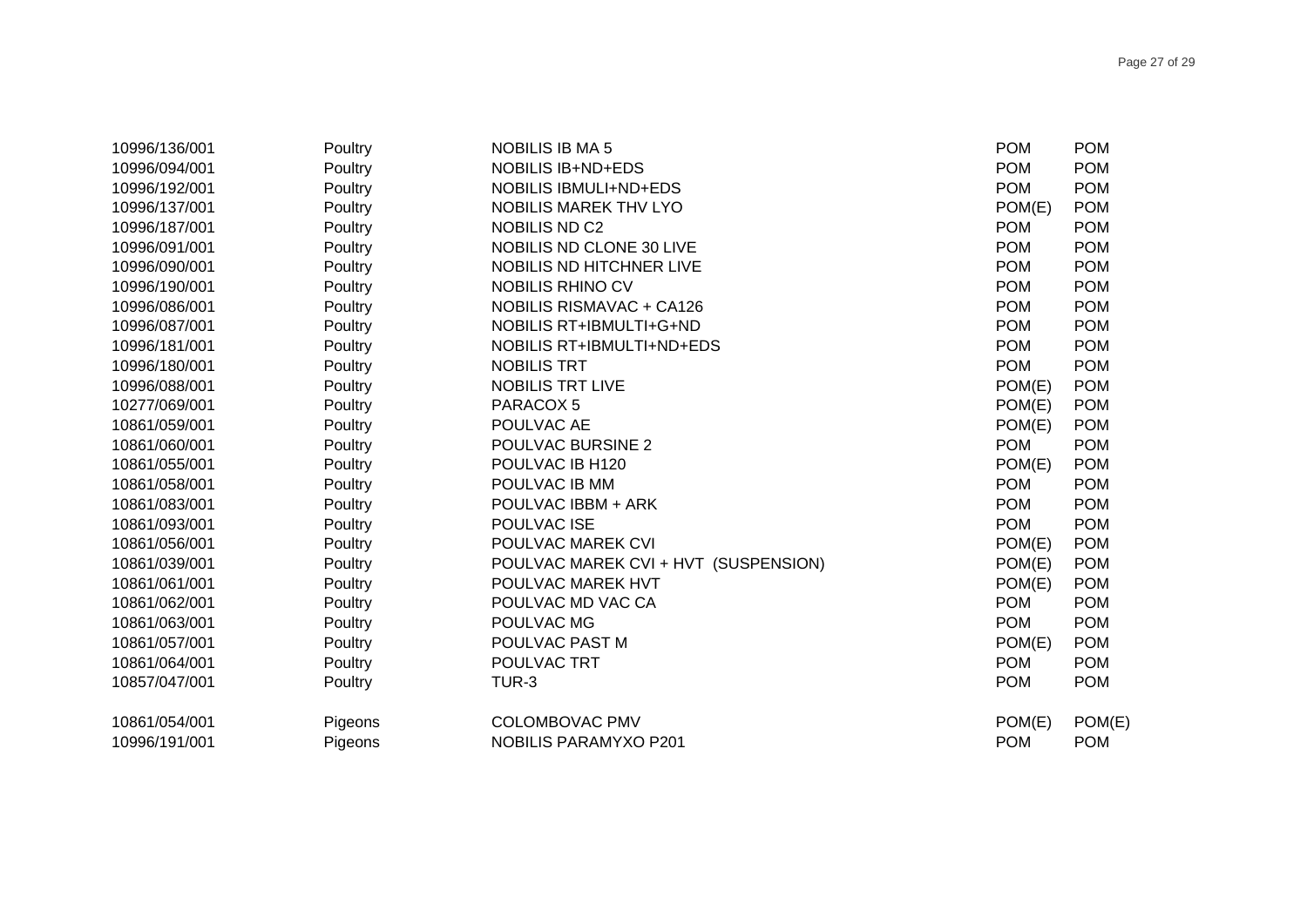| 10007/039/001 | Equine & Companion<br>Animals                                   | <b>INSOL DERMATOPHYTON</b>         | <b>POM</b> | <b>POM</b> |
|---------------|-----------------------------------------------------------------|------------------------------------|------------|------------|
| 10996/150/001 | Equine, Ovine &<br><b>Companion Animals</b>                     | TETANUS ANTITOXIN BEHRING          | <b>POM</b> | <b>POM</b> |
| 10996/145/001 | Ovine & Porcine                                                 | <b>HEPTAVAC</b>                    | LM         | LM         |
| 10996/151/001 | Ovine, Bovine,<br>Equine, Porcine &<br><b>Companion Animals</b> | <b>TETANUS TOXOID CONCENTRATED</b> | <b>POM</b> | <b>POM</b> |

Total no. of products: 177